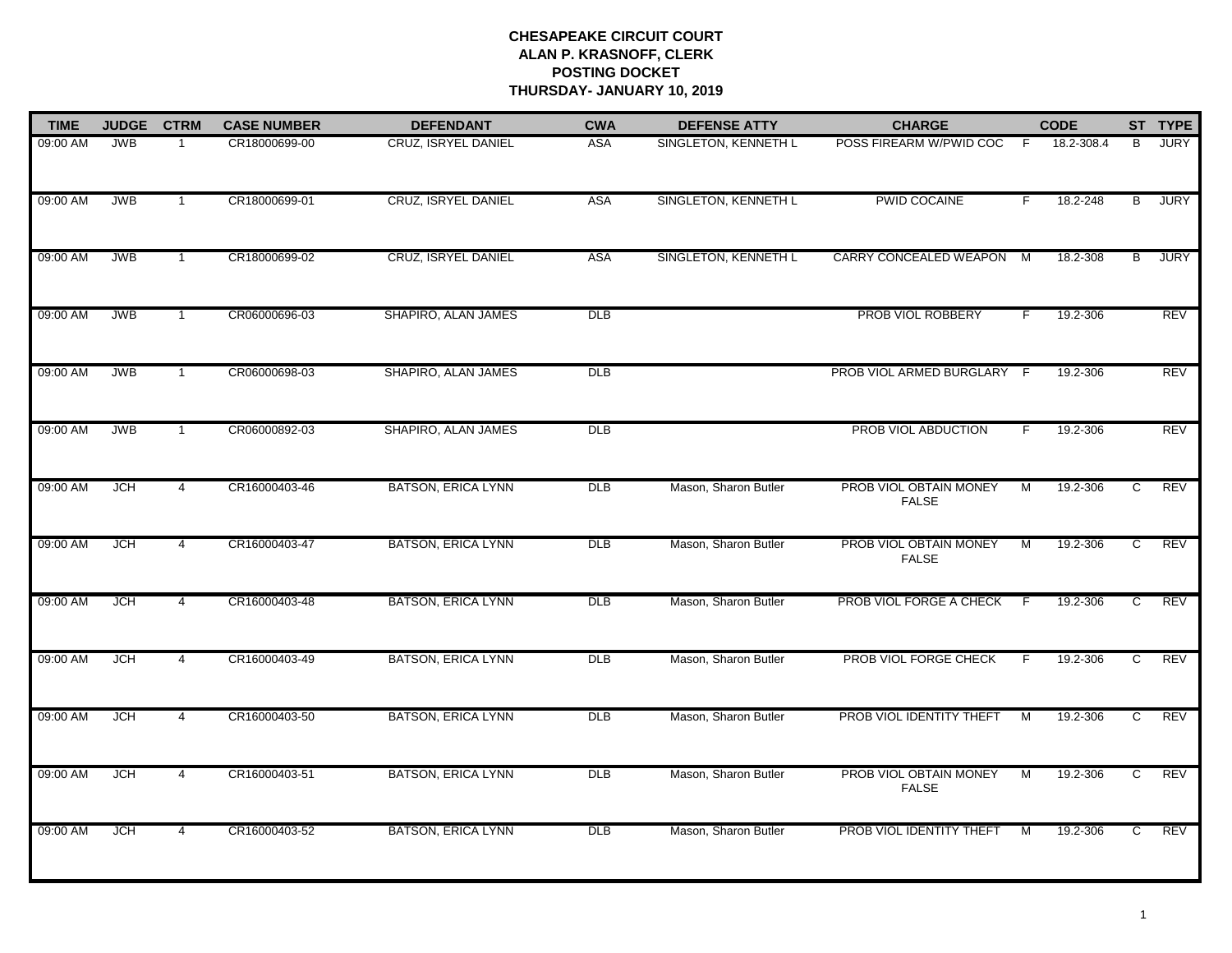| <b>TIME</b> | <b>JUDGE</b> | <b>CTRM</b>    | <b>CASE NUMBER</b> | <b>DEFENDANT</b>             | <b>CWA</b> | <b>DEFENSE ATTY</b>  | <b>CHARGE</b>                              |     | <b>CODE</b> |                | ST TYPE     |
|-------------|--------------|----------------|--------------------|------------------------------|------------|----------------------|--------------------------------------------|-----|-------------|----------------|-------------|
| 09:00 AM    | <b>JCH</b>   | $\overline{4}$ | CR16000403-53      | <b>BATSON, ERICA LYNN</b>    | <b>DLB</b> | Mason, Sharon Butler | PROB VIOL OBTAIN MONEY<br><b>FALSE</b>     | М   | 19.2-306    | C              | REV         |
| 09:00 AM    | JCH          | $\overline{4}$ | CR16000403-54      | <b>BATSON, ERICA LYNN</b>    | DLB        | Mason, Sharon Butler | PROB VIOL PETIT LARC 3RD                   | -F  | 19.2-306    | C              | REV         |
| 09:00 AM    | <b>JCH</b>   | $\overline{4}$ | CR16000403-55      | <b>BATSON, ERICA LYNN</b>    | DLB        | Mason, Sharon Butler | PROB VIOL FORGE A CHECK                    | -F  | 19.2-306    | C              | REV         |
| 09:00 AM    | <b>JCH</b>   | 4              | CR16000403-56      | <b>BATSON, ERICA LYNN</b>    | DLB        | Mason, Sharon Butler | PROB VIOL IDENTITY THEFT                   | м   | 19.2-306    | C              | REV         |
| 09:00 AM    | JCH          | 4              | CR16000403-57      | <b>BATSON, ERICA LYNN</b>    | DLB        | Mason, Sharon Butler | PROB VIOL FORGE A CHECK                    | -F  | 19.2-306    | C              | REV         |
| 09:00 AM    | <b>JCH</b>   | 4              | CR16000403-58      | <b>BATSON, ERICA LYNN</b>    | <b>DLB</b> | Mason, Sharon Butler | PROB VIOL IDENTITY THEFT                   | M   | 19.2-306    | C              | REV         |
| 09:00 AM    | <b>JCH</b>   | 4              | CR18002014-00      | GOODBRED, CODY DANIEL        | <b>AEP</b> | REVELEY, HK          | POSSESS BURGLARIOUS<br><b>TOOLS</b>        | F   | 18.2-94     | $\mathsf{C}$   | <b>TRYL</b> |
| 09:00 AM    | <b>JCH</b>   | $\overline{4}$ | CR18002014-01      | <b>GOODBRED, CODY DANIEL</b> | <b>AEP</b> | REVELEY, HK          | LARCENY: 3RD+ CONVICTION                   | - F | 18.2-104    | $\overline{c}$ | <b>TRYL</b> |
| 09:00 AM    | <b>JCH</b>   | $\overline{4}$ | CR18002014-02      | <b>GOODBRED, CODY DANIEL</b> | <b>AEP</b> | REVELEY, HK          | LARCENY: 3RD+ CONVICTION                   | -F  | 18.2-104    | C              | <b>TRYL</b> |
| 09:00 AM    | <b>JCH</b>   | 4              | CR18002014-03      | GOODBRED, CODY DANIEL        | <b>AEP</b> | REVELY, HK           | <b>POSSESS BURGLARIOUS</b><br><b>TOOLS</b> | F   | 18.2-94     | $\overline{c}$ | <b>TRYL</b> |
| 09:00 AM    | JCH          | 4              | CR18002014-04      | <b>GOODBRED, CODY DANIEL</b> | AEP        | REVELEY, HK          | POSSESS BURGLARIOUS<br><b>TOOLS</b>        | F   | 18.2-94     | C.             | <b>TRYL</b> |
| 09:00 AM    | <b>JCH</b>   | 4              | CR18002014-05      | GOODBRED, CODY DANIEL        | <b>AEP</b> | REVELEY, HK          | LARCENY: 3RD+ CONVICTION F                 |     | 18.2-104    | $\mathsf{C}$   | <b>TRYL</b> |
| 09:00 AM    | <b>JCH</b>   | 4              | CR18002014-06      | <b>GOODBRED, CODY DANIEL</b> | <b>AEP</b> | REVELEY, HK          | LARCENY: 3RD+ CONVICTION                   | - F | 18.2-104    | C              | <b>TRYL</b> |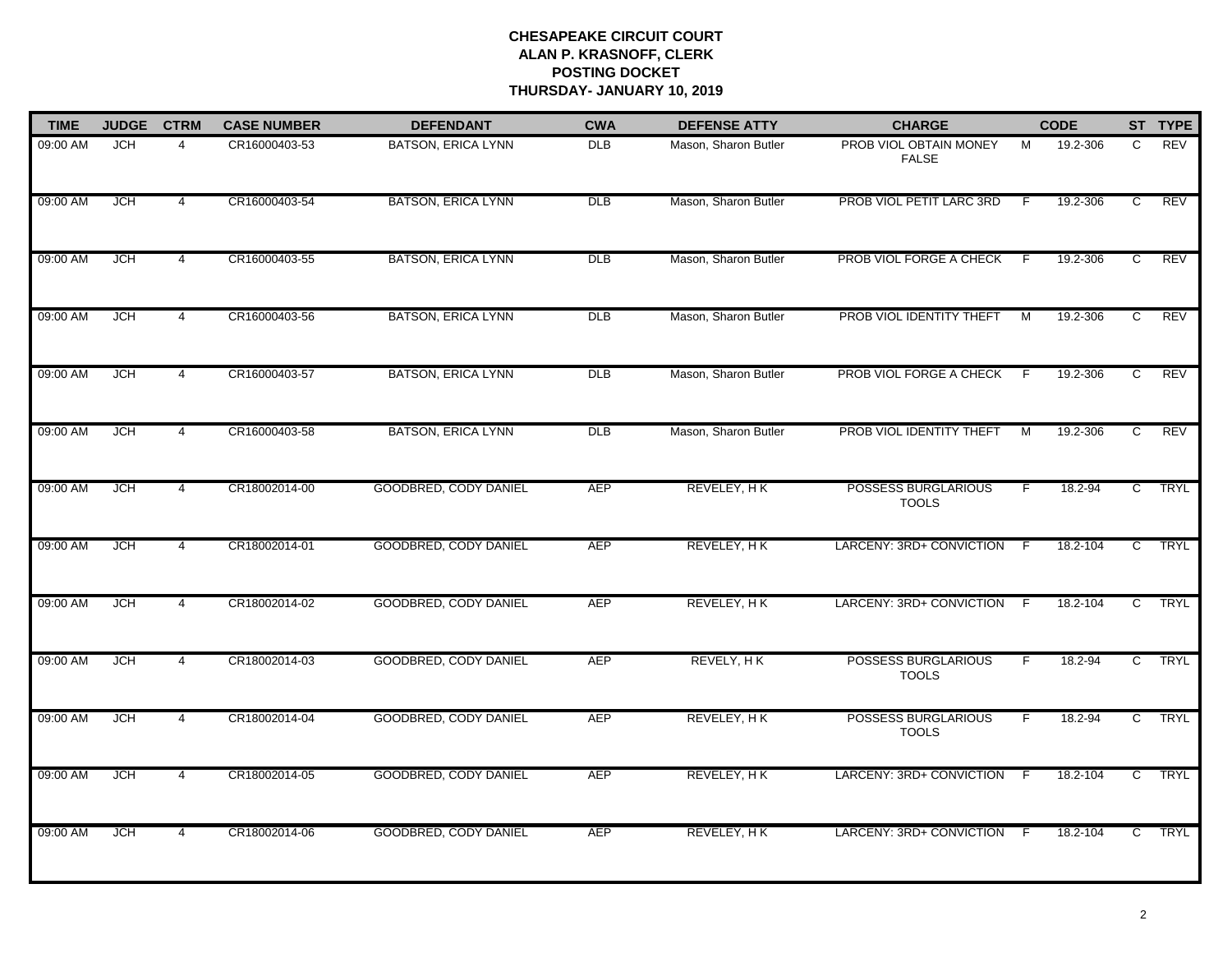| <b>TIME</b> | <b>JUDGE</b> | <b>CTRM</b>    | <b>CASE NUMBER</b> | <b>DEFENDANT</b>              | <b>CWA</b>      | <b>DEFENSE ATTY</b>       | <b>CHARGE</b>                                  |    | <b>CODE</b>   |                | ST TYPE         |
|-------------|--------------|----------------|--------------------|-------------------------------|-----------------|---------------------------|------------------------------------------------|----|---------------|----------------|-----------------|
| 09:00 AM    | <b>JCH</b>   | $\overline{4}$ | CR18002014-07      | <b>GOODBRED, CODY DANIEL</b>  | <b>AEP</b>      | REVELEY, HK               | POSSESS BURGLARIOUS<br><b>TOOLS</b>            | F. | 18.2-94       | $\mathsf{C}$   | <b>TRYL</b>     |
| 09:00 AM    | <b>JCH</b>   | $\overline{4}$ | CR18002014-08      | GOODBRED, CODY DANIEL         | <b>AEP</b>      | REVELEY, HK               | POSSESS BURGLARIOUS<br><b>TOOLS</b>            | F  | $18.2 - 94$   | $\mathsf{C}$   | <b>TRYL</b>     |
| 09:00 AM    | <b>JCH</b>   | $\overline{4}$ | CR18002014-09      | <b>GOODBRED, CODY DANIEL</b>  | <b>AEP</b>      | REVELEY, HK               | LARCENY: 3RD+ CONVICTION                       | -F | 18.2-104      | $\overline{c}$ | <b>TRYL</b>     |
| 09:00 AM    | <b>JCH</b>   | 4              | CR18002014-10      | <b>GOODBRED, CODY DANIEL</b>  | <b>AEP</b>      | REVELEY, HK               | LARCENY: 3RD+ CONVICTION                       | -F | 18.2-104      | $\mathbf{C}$   | <b>TRYL</b>     |
| 09:00 AM    | <b>JCH</b>   | $\overline{4}$ | CR18002014-11      | <b>GOODBRED, CODY DANIEL</b>  | <b>AEP</b>      | REVELEY, HK               | POSSESS BURGLARY TOOLS                         | -F | 18.2-94       | $\mathsf{C}$   | <b>TRYL</b>     |
| 09:00 AM    | <b>JCH</b>   | $\overline{4}$ | CR18002014-12      | GOODBRED, CODY DANIEL         | <b>AEP</b>      | REVELEY, HK               | POSSESS BURGLARIOUS<br><b>TOOLS</b>            |    | 18.2-94       | $\overline{C}$ | <b>TRYL</b>     |
| 09:00 AM    | <b>JCH</b>   | $\overline{4}$ | CR18002014-13      | GOODBRED, CODY DANIEL         | <b>AEP</b>      | REVELEY, HK               | <b>GRAND LARCENY</b>                           | F  | 18.2-95       | $\overline{c}$ | <b>TRYL</b>     |
| 09:00 AM    | <b>JCH</b>   | $\overline{4}$ | CR18002014-14      | <b>GOODBRED, CODY DANIEL</b>  | <b>AEP</b>      | REVELEY, HK               | <b>CONSPIRE/AID/ABET LARC</b><br>> \$500       | F. | $18.2 - 23$   | $\overline{c}$ | <b>TRYL</b>     |
| 09:00 AM    | <b>JCH</b>   | 4              | CR18001863-00      | <b>HICKS, ALEXUS SHAMPREE</b> | <b>SPP</b>      | COOPER, WANDA             | <b>AGGRAVATED MALICIOUS</b><br><b>WOUNDING</b> | F  | $18.2 - 51.2$ | $\mathsf{C}$   | <b>PLEA</b>     |
| 09:00 AM    | <b>JCH</b>   | $\overline{4}$ | CR18001863-01      | <b>HICKS, ALEXUS SHAMPREE</b> | <b>SPP</b>      | COOPER, WANDA             | <b>MALICIOUS WOUNDING</b>                      | F. | 18.2-51       | $\overline{c}$ | <b>PLEA</b>     |
| 09:00 AM    | <b>JCH</b>   | $\overline{4}$ | CR17001755-00      | HODGES, JEROME WARREN         |                 | <b>FLANDERS, JOSHUA B</b> | <b>RECKLESS DRIVING</b>                        | M  | C.46.2-862    | S.             | $\overline{cc}$ |
| 09:00 AM    | <b>JCH</b>   | $\overline{4}$ | CR18001551-00      | <b>JONES, DAKOTA EASTON</b>   | <b>DLB</b>      | DRAPER, ANTHONY           | <b>POSSESS HEROIN</b>                          | F. | 18.2-250      | $\overline{B}$ | <b>SENR</b>     |
| 09:00 AM    | <b>JCH</b>   | $\overline{4}$ | CR14001235-05      | JORDAN, ALVIN KEITH; III      | $_{\text{DLB}}$ | Reveley, H. K.; Jr.       | PROB VIOL GRAND LARCENY<br><b>AUTO</b>         | -F | 19.2-306      | B              | REV             |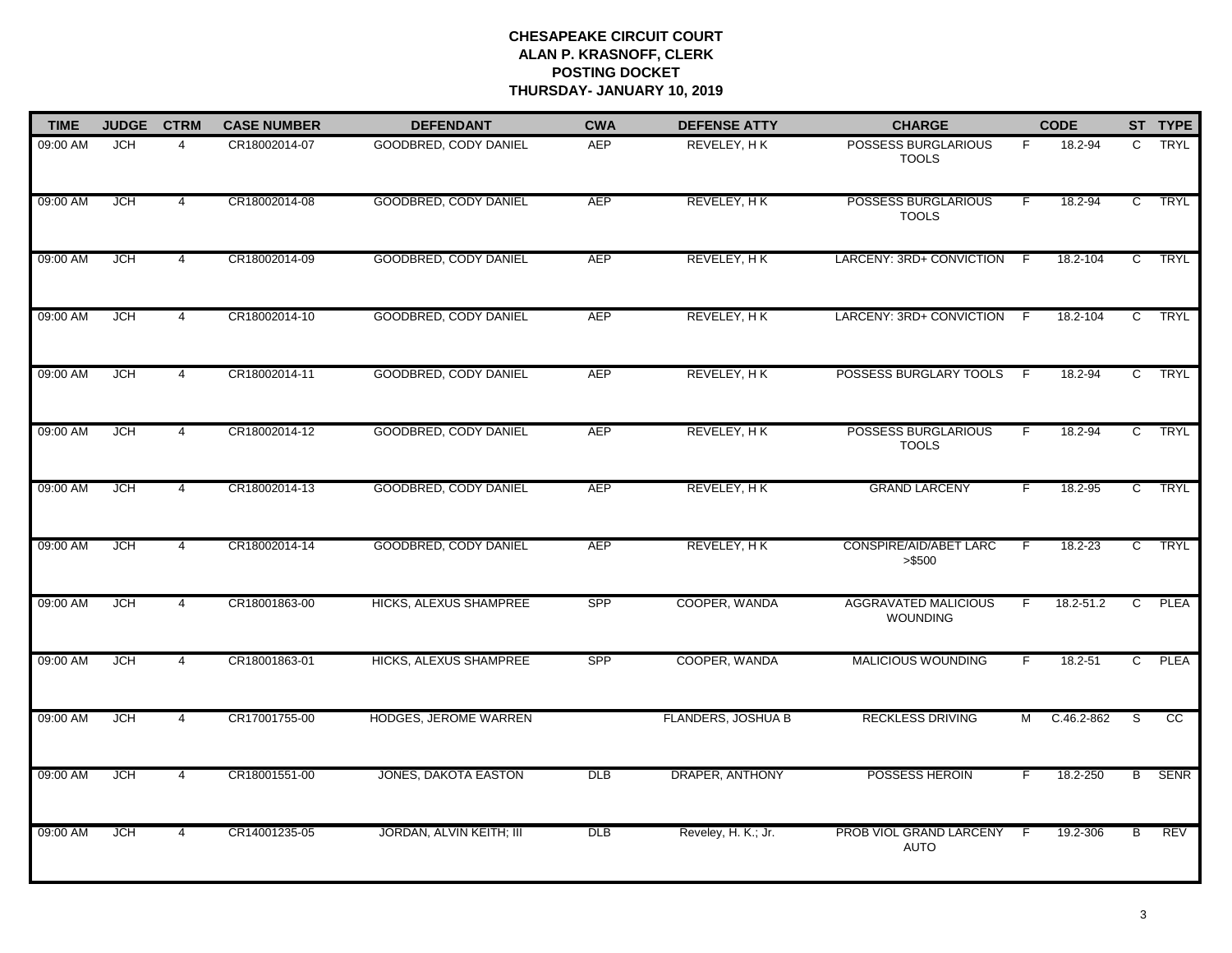| <b>TIME</b> | <b>JUDGE</b> | <b>CTRM</b>    | <b>CASE NUMBER</b> | <b>DEFENDANT</b>              | <b>CWA</b>     | <b>DEFENSE ATTY</b>      | <b>CHARGE</b>                                   |                    | <b>CODE</b>     |                | ST TYPE     |
|-------------|--------------|----------------|--------------------|-------------------------------|----------------|--------------------------|-------------------------------------------------|--------------------|-----------------|----------------|-------------|
| 09:00 AM    | <b>JCH</b>   | $\overline{4}$ | CR14001235-06      | JORDAN, ALVIN KEITH; III      | <b>DLB</b>     | Reveley, H. K.; Jr.      | PROB VIOL ELUDE POLICE<br><b>OFFICER</b>        | M                  | 19.2-306        | B              | <b>REV</b>  |
| 09:00 AM    | <b>JCH</b>   | $\overline{4}$ | CR18002256-00      | KINGSTON, ZACHARY THOMAS COLG | <b>DJH</b>     | Winn, A. Robinson        | <b>BOND APPEAL</b>                              | $\overline{\circ}$ | 19.2-124        | C              | <b>BOND</b> |
| 09:00 AM    | <b>JCH</b>   | $\overline{4}$ | CR13000612-00      | MARHANKA, CHRISTINA LYNN      | <b>NONE</b>    | SWIFT-SHERARD, Sanita A. | <b>DOMESTIC ASSAULT &amp;</b><br><b>BATTERY</b> | M                  | 18.2-57.2       | В              | cc          |
| 09:00 AM    | <b>JCH</b>   | 4              | CR15000027-02      | MCCRAY, KENDRICK DEVON        | $\overline{D}$ | Givando, Stephen P.      | <b>PROB VIOL POSSESS</b><br>METHAPHETAMI        | F                  | 19.2-306        | C              | <b>REV</b>  |
| 09:00 AM    | <b>JCH</b>   | $\overline{4}$ | CR18001090-00      | SMITH, ANDRE L                | <b>AHM</b>     | <b>FORSTIE, AARON</b>    | <b>ASSAULT &amp; BATTER LEO</b>                 | F.                 | 18.2-57         | C              | C           |
| 09:00 AM    | <b>JCH</b>   | $\overline{4}$ | CR19000070-00      | STIEFF, LAQUAN DONTAE         | <b>DLB</b>     | <b>SHIREY, JENNIFER</b>  | <b>IDTHEFT: TO AVOID ARREST</b><br>$2ND+$       |                    | 18.2-186.3      | d              | <b>PLEA</b> |
| 09:00 AM    | <b>JCH</b>   | $\overline{4}$ | CR19000070-01      | STIEFF, LAQUAN DONTAE         | DLB            | SHIREY, JENNIFER         | FALSE IDENTIFY SELF TO LAW M<br><b>ENF</b>      |                    | 19.2-82.1       | $\overline{c}$ | <b>PLEA</b> |
| 09:00 AM    | <b>JCH</b>   | $\overline{4}$ | CR19000070-02      | STIEFF, LAQUAN DONTAE         | <b>DLB</b>     | SHIREY, JENNIFER         | SUSP OL: 3RD+ OFFENSE                           | м                  | B.46.2-301      | C              | <b>PLEA</b> |
| 09:00 AM    | <b>JCH</b>   | 4              | CR18002017-00      | TILLETT, SHAMAR MARQUIS       | DLB            | Draper, Anthony L.       | ELUDE/DISREGARD POLICE-FEL F                    |                    | $46.2 - 817(B)$ | C              | <b>BOND</b> |
| 09:00 AM    | <b>JCH</b>   | 4              | CR18002017-01      | TILLETT, SHAMAR MARQUIS       | <b>DLB</b>     | Draper, Anthony L.       | RD-SP IN EXCESS 80 MPH-MISD M                   |                    | A.46.2-862      | $\overline{C}$ | <b>BOND</b> |
| 09:00 AM    | <b>JCH</b>   | $\overline{4}$ | CR18002017-02      | TILLETT, SHAMAR MARQUIS       | DLB            | Draper, Anthony L.       | DRIV UNDER REVO/SUSP                            | м                  | B.46.2-301      | C              | <b>BOND</b> |
| 09:00 AM    | <b>JCH</b>   | $\overline{4}$ | CR18001713-00      | VANNIER, BROOKE NOEL          | <b>ASA</b>     | <b>BYRUM, ERICA</b>      | <b>ROBBERY: WITH GUN</b>                        | F                  | 18.2-58         | C              | <b>TRYL</b> |
| 09:00 AM    | <b>JCH</b>   | $\overline{4}$ | CR18001713-01      | VANNIER, BROOKE NOEL          | <b>ASA</b>     | <b>BYRUM, ERICA</b>      | USE FIREARM IN FELONY 1ST<br><b>OFF</b>         | - F                | 18.2-53.1       | $\overline{C}$ | <b>TRYL</b> |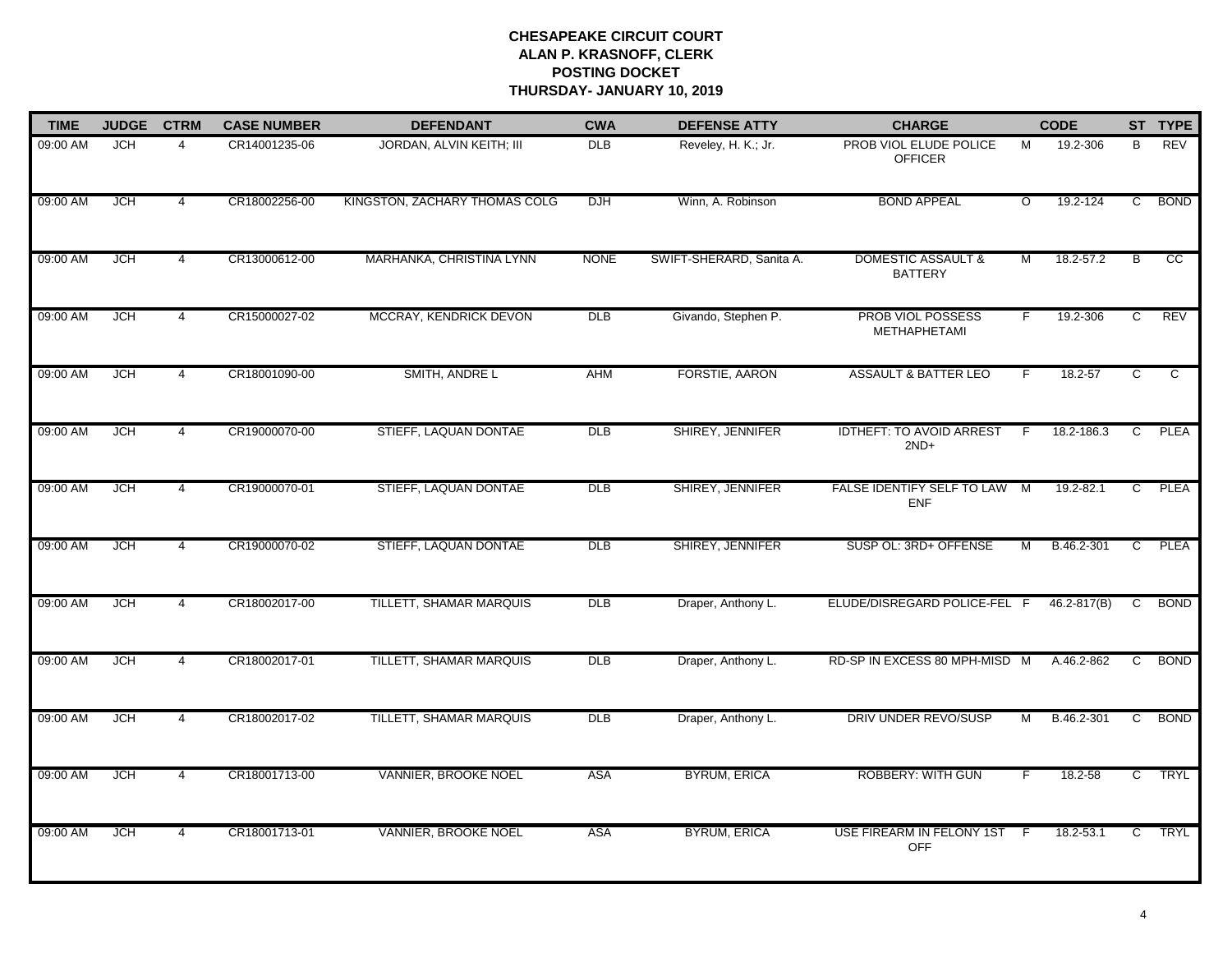| <b>TIME</b> | <b>JUDGE</b> | <b>CTRM</b>    | <b>CASE NUMBER</b> | <b>DEFENDANT</b>                 | <b>CWA</b>      | <b>DEFENSE ATTY</b> | <b>CHARGE</b>                                   |                | <b>CODE</b> |                | ST TYPE     |
|-------------|--------------|----------------|--------------------|----------------------------------|-----------------|---------------------|-------------------------------------------------|----------------|-------------|----------------|-------------|
| 09:00 AM    | <b>JCH</b>   | $\overline{4}$ | CR18001713-02      | VANNIER, BROOKE NOEL             | <b>ASA</b>      | <b>BYRUM, ERICA</b> | <b>CONSPIRE: ROBBERY WITH</b><br><b>GUN</b>     | - F            | 18.2-58     | C              | <b>TRYL</b> |
| 09:00 AM    | <b>JCH</b>   | $\overline{4}$ | CR10001081-04      | WHITE, WILLIE RALPH              | DLB             | Reveley, H. K.; Jr. | PROB VIOL STATUTORY<br><b>BURGLARY</b>          | F              | 19.2-306    | B              | <b>REV</b>  |
| 09:00 AM    | <b>JCH</b>   | $\overline{4}$ | CR10001081-05      | WHITE, WILLIE RALPH              | <b>DLB</b>      | Reveley, H. K.; Jr. | PROB VIOL GRAND LARCENY                         | -F             | 19.2-306    | В              | <b>REV</b>  |
| 09:00 AM    | <b>JCH</b>   | $\overline{4}$ | CR10001081-06      | WHITE, WILLIE RALPH              | DLB             | Reveley, H. K.; Jr. | PROB VIOL GRAND LARCENY                         | -F             | 19.2-306    | B              | <b>REV</b>  |
| 09:00 AM    | <b>JCH</b>   | $\overline{4}$ | CR10001081-07      | WHITE, WILLIE RALPH              | $_{\text{DLB}}$ | Reveley, H. K.; Jr. | <b>PROB VIOL STATUTORY</b><br><b>BURGLARY</b>   | F.             | 19.2-306    | B              | REV         |
| 09:00 AM    | <b>JCH</b>   | 4              | CR18002011-00      | <b>WHITFIELD, BRADFORD BRIAN</b> | AEP             | James, Andrew K.    | LARCENY: 3RD+ CONVICTION F                      |                | 18.2-104    | C              | <b>PLEA</b> |
| 09:00 AM    | <b>JCH</b>   | $\overline{4}$ | CR18002011-01      | WHITFIELD, BRADFORD BRIAN        | <b>AEP</b>      | James, Andrew K.    | <b>POSSESS HEROIN</b>                           | E              | 18.2-250    | C              | <b>PLEA</b> |
| 09:00 AM    | <b>JCH</b>   | $\overline{4}$ | CR18002011-02      | WHITFIELD, BRADFORD BRIAN        | <b>AEP</b>      | James, Andrew K.    | POSSESS COCAINE                                 | F              | 18.2-250    | C              | <b>PLEA</b> |
| 09:00 AM    | <b>JCH</b>   | $\overline{4}$ | CR18002011-03      | WHITFIELD, BRADFORD BRIAN        | <b>AEP</b>      | James, Andrew K.    | POSSESSION OF BURGLARY<br><b>TOOLS</b>          | - F            | 18.2-94     | C              | <b>PLEA</b> |
| 09:00 AM    | <b>JCH</b>   | $\overline{4}$ | CR18002011-04      | WHITFIELD, BRADFORD BRIAN        | <b>AEP</b>      | James, Andrew K.    | <b>IDNTY THFT: OBT ID, AVOID</b><br><b>ARST</b> | M              | 18.2-186.3  | C              | <b>PLEA</b> |
| 09:00 AM    | <b>JCH</b>   | 4              | CR18002011-05      | <b>WHITFIELD, BRADFORD BRIAN</b> | <b>AEP</b>      | James, Andrew K.    | POSSESSION: DRUG<br>PARAPHERNALIA               | M              | 54.1-3466   | $\mathbf{C}$   | <b>PLEA</b> |
| 09:00 AM    | <b>RAB</b>   | $\overline{7}$ | CR18002232-00      | <b>BARNES, STEVEN ANTHONY</b>    | <b>KAM</b>      | Jones, David L.     | <b>BOND APPEAL</b>                              | $\overline{O}$ | 19.2-124    | $\overline{c}$ | <b>BOND</b> |
| 09:00 AM    | <b>RAB</b>   | $\overline{7}$ | CR18002258-00      | <b>BARNHILL, BRANDEN HUNTER</b>  | AJS             | PATZIG, ANDREW      | <b>BOND APPEAL</b>                              | $\circ$        | 19.2-124    | $\overline{c}$ | <b>BOND</b> |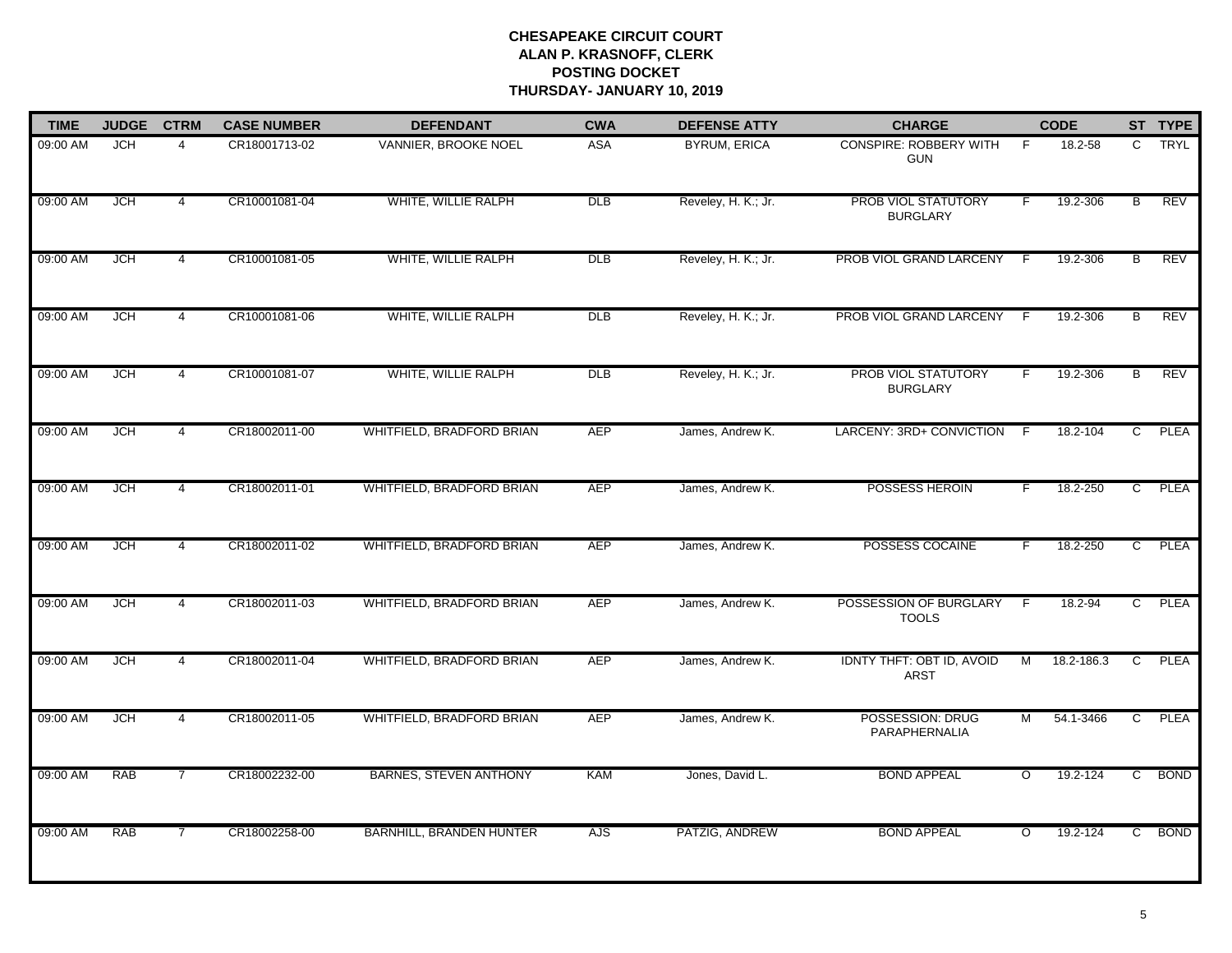| <b>TIME</b> | <b>JUDGE</b> | <b>CTRM</b>    | <b>CASE NUMBER</b> | <b>DEFENDANT</b>          | <b>CWA</b> | <b>DEFENSE ATTY</b>    | <b>CHARGE</b>                            |    | <b>CODE</b> |                | ST TYPE     |
|-------------|--------------|----------------|--------------------|---------------------------|------------|------------------------|------------------------------------------|----|-------------|----------------|-------------|
| 09:00 AM    | <b>RAB</b>   | $\overline{7}$ | CR18001216-00      | BLAKE, RANDOLPH SCOTT     | <b>PLS</b> | Levin, John D.         | <b>GRAND LARCENY</b>                     | F. | 18.2-95     | B              | SENR        |
| 09:00 AM    | <b>RAB</b>   | $\overline{7}$ | CR18001216-02      | BLAKE, RANDOLPH SCOTT     | <b>PLS</b> | Levin, John D.         | <b>OBTAIN MONEY FALSE PRET</b>           | M  | 18.2-178    | В              | <b>SENR</b> |
| 09:00 AM    | <b>RAB</b>   | $\overline{7}$ | CR19000033-00      | HARRIS, JAHQUAN TYRIEK    | <b>BKF</b> | <b>BOSLEY, CORIE</b>   | <b>EMBEZZLEMENT</b>                      | F. | 18.2-111    | $\overline{B}$ | <b>PLEA</b> |
| 09:00 AM    | <b>RAB</b>   | $\overline{7}$ | CR17000278-04      | HARSHBARGER, JAMIE LYNN   | <b>MLK</b> | <b>BARLOW, JASON A</b> | PROB VIOL OBT MNY FLS<br><b>PRTNS</b>    | F. | 19.2-306    | $\mathsf{C}$   | <b>BOND</b> |
| 09:00 AM    | <b>RAB</b>   | $\overline{7}$ | CR18001559-00      | HUNTER, TRANAE Y          | <b>DAW</b> | ALOUPAS, CARMELOU      | <b>SHOPLIFTING</b>                       | F. | 18.2-103    |                | C SENR      |
| 09:00 AM    | RAB          | 7              | CR18001559-01      | HUNTER, TRANAE Y          | <b>DAW</b> | ALOUPAS, CARMELOU      | <b>DAMAGE PROPERTY</b>                   | M  | 18.2-137    |                | C SENR      |
| 09:00 AM    | <b>RAB</b>   | $\overline{7}$ | CR18001559-02      | HUNTER, TRANAE Y          | <b>DAW</b> | ALOUPAS, CARMELOU      | <b>DAMAGE PROPERTY</b>                   | M  | 18.2-137    | $\mathsf{C}$   | <b>SENR</b> |
| 09:00 AM    | <b>RAB</b>   | $\overline{7}$ | CR13002313-01      | JACOBSEN, JOHNATHAN EMERY | AJS        |                        | PROB VIOL MANUF METH                     | F  | 19.2-306    | C              | REV         |
| 09:00 AM    | <b>RAB</b>   | 7              | CR19000029-00      | LONG, WILLIAM JUNIOR      | <b>BKF</b> | DAVIS, RICHARD J; III  | DR AFTER DECLARED H.O.-<br><b>FELONY</b> | F. | B.46.2-357  | C              | TRYL        |
| 09:00 AM    | RAB          | 7              | CR18001419-00      | ROUSE, KEONTE RASHARD     | <b>PLS</b> | JONES, COLSTON         | PETIT LARCENY 3RD + OFF                  | F  | 18.2-96     |                | C SENR      |
| 09:00 AM    | <b>RAB</b>   | $\overline{7}$ | CR18001438-00      | SMITH, WILLIAM LAMONT     | <b>MLK</b> | <b>BOSLEY, CORIE</b>   | POSSESS COCAINE                          |    | 18.2-250    |                | C SENR      |
| 09:00 AM    | <b>RAB</b>   | $\overline{7}$ | CR18001438-01      | SMITH, WILLIAM LAMONT     | <b>MLK</b> | Mason, G. Jeffrey      | DR AFTER DECLARED H.O.-<br><b>FELONY</b> | F. | B.46.2-357  | $\overline{c}$ | <b>SENR</b> |
| 09:00 AM    | <b>RAB</b>   | $\overline{7}$ | CR14000500-01      | WALTON, KAVON LATREL      |            | Buyrn, William E       | VIOL PROBATION ON FEL OFF F              |    | 19.2-306    | $\overline{c}$ | cc          |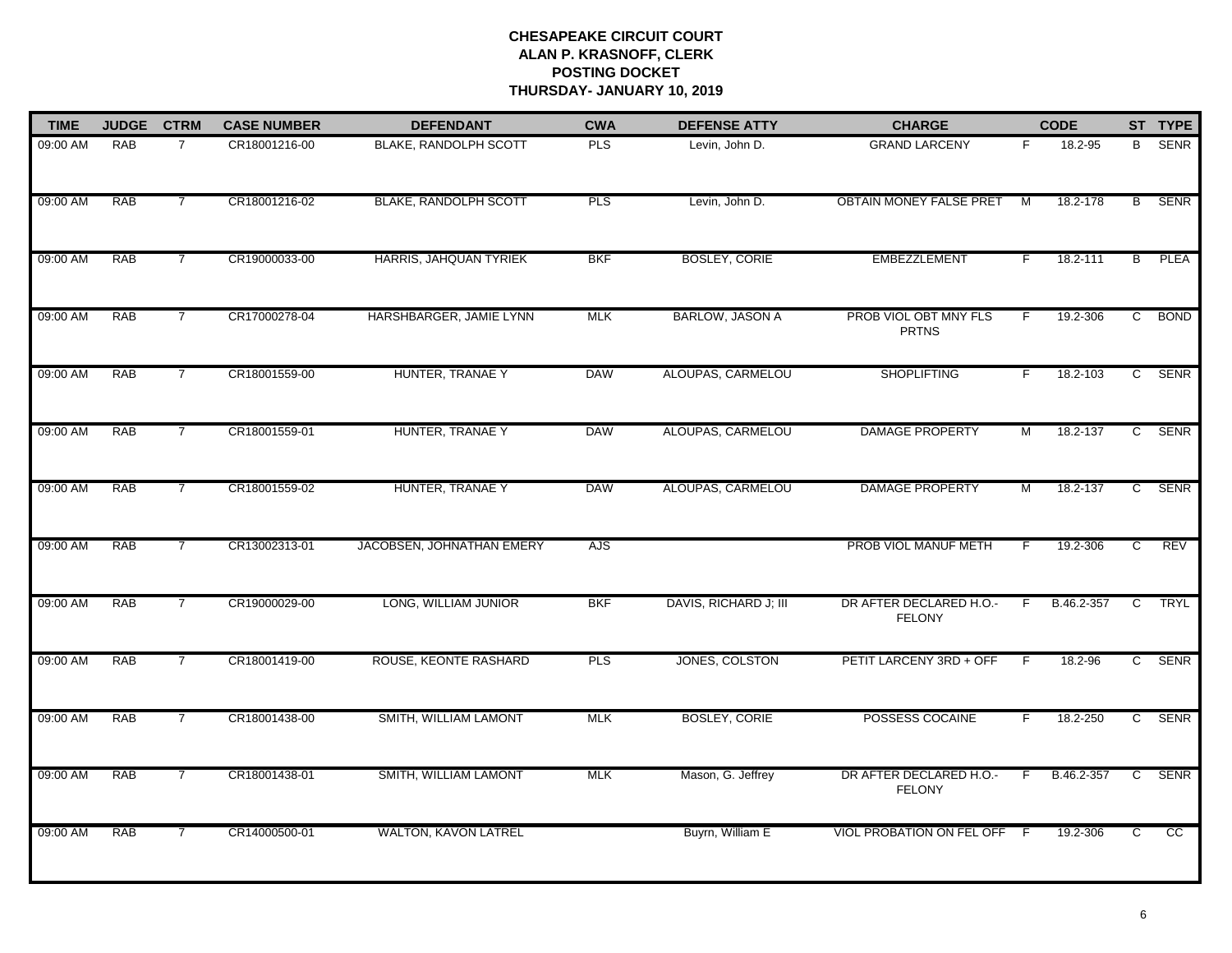| <b>TIME</b> | <b>JUDGE</b> | <b>CTRM</b>    | <b>CASE NUMBER</b> | <b>DEFENDANT</b>            | <b>CWA</b> | <b>DEFENSE ATTY</b>      | <b>CHARGE</b>                  |                | <b>CODE</b> |                | ST TYPE         |
|-------------|--------------|----------------|--------------------|-----------------------------|------------|--------------------------|--------------------------------|----------------|-------------|----------------|-----------------|
| 09:00 AM    | RAB          | $\overline{7}$ | CR14001036-00      | WALTON, KAVON LATREL        |            | Buyrn, William E         | PWID MARIJUANA                 | F.             | 18.2-248.1  | C              | CC              |
| 09:00 AM    | <b>RAB</b>   | $\overline{7}$ | CR14001714-00      | WALTON, KAVON LATREL        |            | Jones, David L           | <b>PWID MARIJUANA</b>          | F              | 18.2-248.1  | C              | $\overline{cc}$ |
| 09:01 AM    | <b>MATA</b>  | 6              | CR16000671-01      | <b>BAILEY, LATRICIA ANN</b> | <b>MLK</b> | SWIFT-SHERARD, Sanita A. | PROB VIOL (POSSESS<br>COCAINE) | F.             | 19.2-306    | $\overline{c}$ | $\overline{DC}$ |
| 09:01 AM    | <b>MATA</b>  | 6              | CR18000933-00      | <b>BAILEY, LATRICIA ANN</b> | <b>MLK</b> | WENTWORTH, RACHEL        | PETIT LARCENY 3RD+ OFFENSE F   |                | 18.2-96     | C              | $\overline{DC}$ |
| 09:01 AM    | <b>MATA</b>  | 6              | CR18000933-00      | <b>BAILEY, LATRICIA ANN</b> | <b>MLK</b> | WENTWORTH, RACHEL        | PETIT LARCENY 3RD+ OFFENSE F   |                | 18.2-96     | $\overline{c}$ | DC              |
| 09:01 AM    | MATA         | 6              | CR18000933-01      | <b>BAILEY, LATRICIA ANN</b> | MLK        | WENTWORTH, RACHEL        | POSSESS COCAINE                |                | 18.2-250    | ट              | DC              |
| 09:01 AM    | <b>MATA</b>  | 6              | CR18000933-01      | <b>BAILEY, LATRICIA ANN</b> | <b>MLK</b> | WENTWORTH, RACHEL        | POSSESS COCAINE                | $\overline{F}$ | 18.2-250    | $\overline{c}$ | DC              |
| 09:01 AM    | <b>MATA</b>  | 6              | CR18000933-02      | <b>BAILEY, LATRICIA ANN</b> | <b>MLK</b> | WENTWORTH, RACHEL        | <b>GRAND LARCENY</b>           | F              | 18.2-95     | C              | DC              |
| 09:01 AM    | <b>MATA</b>  | 6              | CR18000933-02      | <b>BAILEY, LATRICIA ANN</b> | <b>MLK</b> | WENTWORTH, RACHEL        | <b>GRAND LARCENY</b>           | F              | 18.2-95     | C              | $\overline{DC}$ |
| 09:01 AM    | MATA         | 6              | CR11001194-06      | COLTRAIN, JUSTIN ANDREW     |            | PASS, STEPHANIE P        | VIOL PROBATION ON FEL OFF      | - F            | 19.2-306    | в              | DC              |
| 09:01 AM    | <b>MATA</b>  | 6              | CR12002866-07      | COLTRAIN, JUSTIN ANDREW     |            | PASS, STEPHANIE P        | VIOL PROBATION ON FEL OFF F    |                | 19.2-306    | B              | DC              |
| 09:01 AM    | <b>MATA</b>  | 6              | CR16000019-00      | COLTRAIN, JUSTIN ANDREW     |            | PASS, STEPHANIE P        | <b>GRAND LARCENY</b>           | F.             | 18.2-95     | $\overline{B}$ | DC              |
| 09:01 AM    | <b>MATA</b>  | 6              | CR17002122-00      | CONOVER, CHASE ALLEN        | <b>JAF</b> | <b>BARLOW, JASON A</b>   | POSSESS METHAMPHETAMINE F      |                | 18.2-250    | B              | DC              |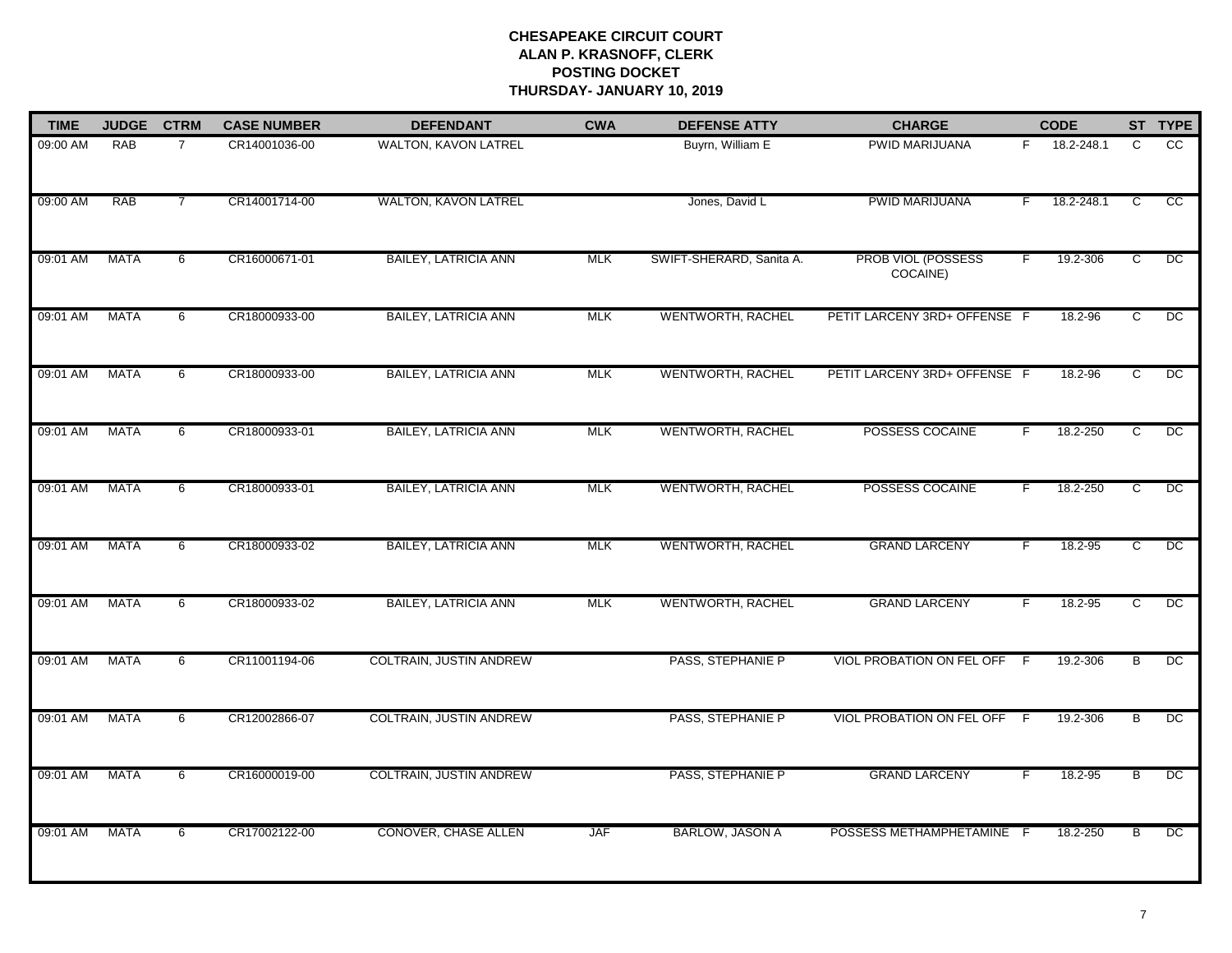| <b>TIME</b> | <b>JUDGE</b> | <b>CTRM</b> | <b>CASE NUMBER</b> | <b>DEFENDANT</b>           | <b>CWA</b>      | <b>DEFENSE ATTY</b>       | <b>CHARGE</b>                            |     | <b>CODE</b> |                | ST TYPE         |
|-------------|--------------|-------------|--------------------|----------------------------|-----------------|---------------------------|------------------------------------------|-----|-------------|----------------|-----------------|
| 09:01 AM    | <b>MATA</b>  | 6           | CR11001356-02      | <b>CUETO, GINGER MARIE</b> |                 | <b>BLACK, HUGH E; III</b> | VIOL PROBATION ON FEL OFF F              |     | 19.2-306    | $\mathsf{C}$   | <b>DC</b>       |
| 09:01 AM    | <b>MATA</b>  | 6           | CR11001759-02      | <b>CUETO, GINGER MARIE</b> |                 | <b>BLACK, HUGH E; III</b> | VIOL PROBATION ON FEL OFF F              |     | 19.2-306    | $\overline{c}$ | $\overline{C}$  |
| 09:01 AM    | <b>MATA</b>  | 6           | CR05A01085-01      | DUNNING, MORGAN JAY        | AJS <sup></sup> | OXENHAM, CARA P           | <b>VIOL PROBATION ON FEL OFF</b>         | -F  | 19.2-306    | $\overline{C}$ | $_{\text{DC}}$  |
| 09:01 AM    | <b>MATA</b>  | 6           | CR08001765-01      | DUNNING, MORGAN JAY        | <b>AJS</b>      | OXENHAM, CARA P           | VIOL PROBATION ON FEL OFF                | - F | 19.2-306    | C              | $\overline{C}$  |
| 09:01 AM    | <b>MATA</b>  | 6           | CR11001680-01      | DUNNING, MORGAN JAY        | <b>AJS</b>      | OXENHAM, CARA P           | VIOL PROBATION ON FEL OFF                | - F | 19.2-306    | C              | $\overline{C}$  |
| 09:01 AM    | MATA         | 6           | CR13002311-03      | GRANT, JAMES ARNOLD; JR    |                 | SWEENEY, B COLIN          | VIOL PROBATION ON FEL OFF                | - F | 19.2-306    | C              | $_{\text{DC}}$  |
| 09:01 AM    | <b>MATA</b>  | 6           | CR14000600-01      | GRANT, JAMES ARNOLD; JR    |                 | MELTON, JAMES             | VIOL PROBATION ON FEL OFF F              |     | 19.2-306    | $\overline{C}$ | DC              |
| 09:01 AM    | <b>MATA</b>  | 6           | CR17000042-07      | HAMMEREN, CLAUDIA ANNE     |                 | SWEENEY, B COLIN          | PROB VIOL (POSSESS HEROIN) F             |     | 19.2-306    | ਟ              | DC              |
| 09:01 AM    | <b>MATA</b>  | 6           | CR17000042-08      | HAMMEREN, CLAUDIA ANNE     |                 | SWEENEY, B COLIN          | PROB VIOL (POSSESS HEROIN) F             |     | 19.2-306    | C              | $_{\text{DC}}$  |
| 09:01 AM    | <b>MATA</b>  | 6           | CR17000042-10      | HAMMEREN, CLAUDIA ANNE     |                 | SWEENEY, B COLIN          | <b>GD BEH VIOL(POSS CONTR</b><br>PARAPH) | M   | 19.2-306    | $\overline{c}$ | DC              |
| 09:01 AM    | <b>MATA</b>  | 6           | CR17000042-12      | HAMMEREN, CLAUDIA ANNE     |                 | SWEENEY, B COLIN          | <b>GD BEH VIOL(POSS CONTR</b><br>PARAPH) | M   | 19.2-306    | C              | DC              |
| 09:01 AM    | <b>MATA</b>  | 6           | CR17000042-13      | HAMMEREN, CLAUDIA ANNE     |                 | <b>SWEENEY, B COLIN</b>   | <b>GOOD BEHAV VIOL (DUI: 1ST</b><br>OFF) | M   | 19.2-306    | C              | $\overline{DC}$ |
| 09:01 AM    | <b>MATA</b>  | 6           | CR17000042-14      | HAMMEREN, CLAUDIA ANNE     |                 | <b>SWEENEY, B COLIN</b>   | GD BEH VIOL(DRIV ON REV'D<br>LI(C)       | M   | 19.2-306    | C              | DC              |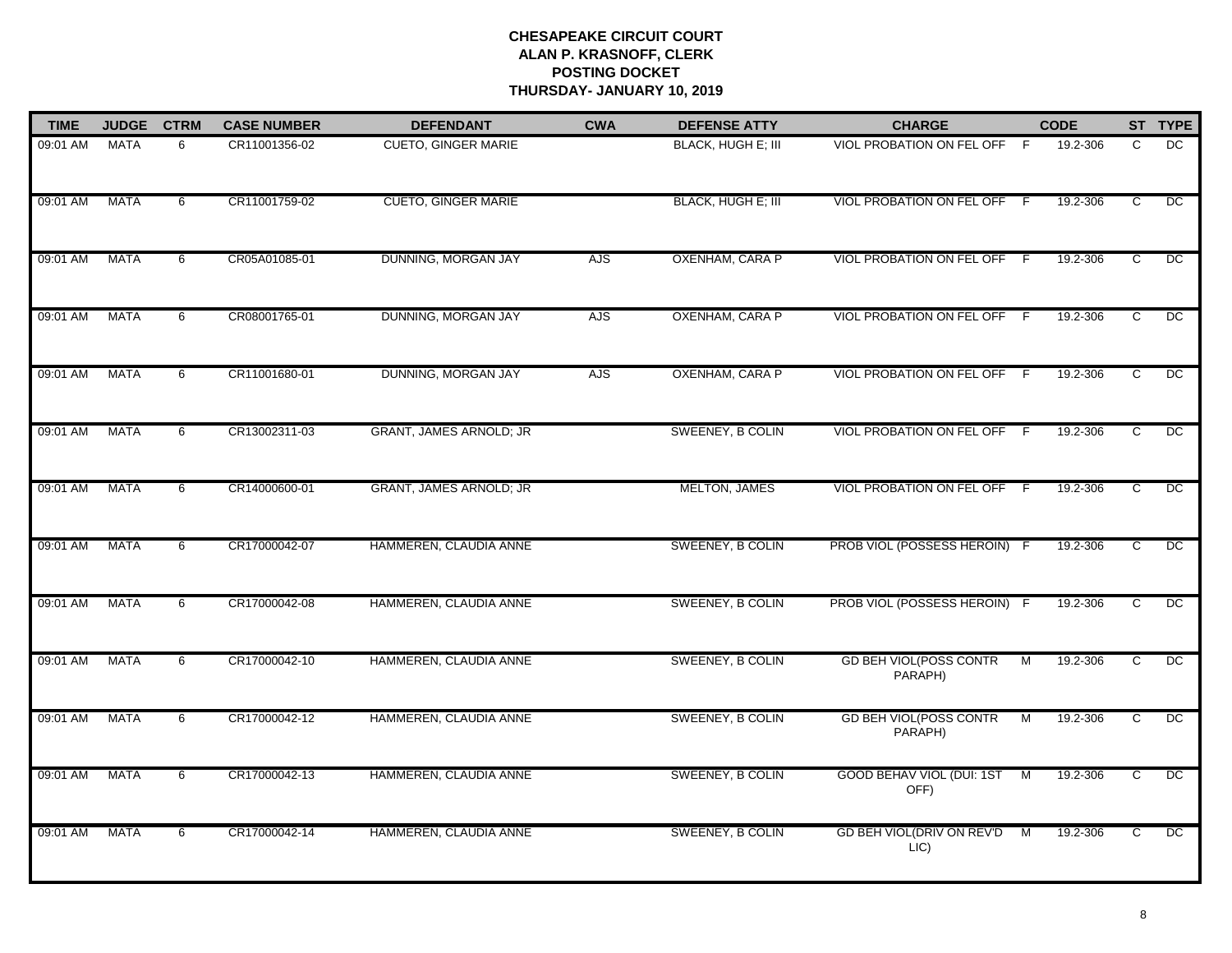| <b>TIME</b> | <b>JUDGE</b> | <b>CTRM</b> | <b>CASE NUMBER</b> | <b>DEFENDANT</b>            | <b>CWA</b> | <b>DEFENSE ATTY</b>       | <b>CHARGE</b>                                   |                | <b>CODE</b>   |                | ST TYPE         |
|-------------|--------------|-------------|--------------------|-----------------------------|------------|---------------------------|-------------------------------------------------|----------------|---------------|----------------|-----------------|
| 09:01 AM    | <b>MATA</b>  | 6           | CR18000716-00      | HAMMEREN, CLAUDIA ANNE      |            | HOGAN, DANIEL             | <b>GRAND LARCENY</b>                            | F.             | 18.2-95       | $\mathsf{C}$   | DC              |
| 09:01 AM    | <b>MATA</b>  | 6           | CR18000716-00      | HAMMEREN, CLAUDIA ANNE      |            | HOGAN, DANIEL             | <b>GRAND LARCENY</b>                            | F              | 18.2-95       | C              | $\overline{C}$  |
| 09:01 AM    | <b>MATA</b>  | 6           | CR18000716-01      | HAMMEREN, CLAUDIA ANNE      |            | MUSSONI, ERIK             | <b>STOLEN PROPERTY</b>                          | F.             | 18.2-108.01   | C              | $\overline{C}$  |
| 09:01 AM    | <b>MATA</b>  | 6           | CR18000716-01      | HAMMEREN, CLAUDIA ANNE      |            | <b>MUSSONI, ERIK</b>      | <b>STOLEN PROPERTY</b>                          |                | F 18.2-108.01 | $\overline{c}$ | $\overline{DC}$ |
| 09:01 AM    | <b>MATA</b>  | 6           | CR18000716-02      | HAMMEREN, CLAUDIA ANNE      |            | MUSSONI, ERIK             | <b>OBTAIN MONEY FALSELY/INT</b><br><b>FRAUD</b> | $\overline{M}$ | 18.2-178      | $\overline{c}$ | $\overline{C}$  |
| 09:01 AM    | MATA         | 6           | CR18000716-02      | HAMMEREN, CLAUDIA ANNE      |            | MUSSONI, ERIK             | OBTAIN MONEY FALSELY/INT<br><b>FRAUD</b>        | $\blacksquare$ | 18.2-178      | C              | DC              |
| 09:01 AM    | <b>MATA</b>  | 6           | CR14001421-01      | HOLT, JAMES BRANDON         |            | SPENCER, JO ANNE          | VIOL PROBATION ON FEL OFF F                     |                | 19.2-306      | C              | $\overline{DC}$ |
| 09:01 AM    | <b>MATA</b>  | 6           | CR18000935-00      | <b>JAMES, HEATHER MARIE</b> |            | <b>WOOTEN, MATTHEW C</b>  | POSSESS HEROIN                                  | F.             | 18.2-250      | $\overline{c}$ | $\overline{C}$  |
| 09:01 AM    | <b>MATA</b>  | 6           | CR18000935-00      | <b>JAMES, HEATHER MARIE</b> |            | <b>WOOTEN, MATTHEW C</b>  | POSSESS HEROIN                                  | F.             | 18.2-250      | $\overline{c}$ | DC              |
| 09:01 AM    | MATA         | 6           | CR17000976-00      | KARNES, LOREN ALBERTSON     | <b>AJS</b> | HOLDER, WILLIAM JOSHUA    | <b>POSSESS FENTANYL</b>                         |                | 18.2-250      | B              | DC              |
| 09:01 AM    | <b>MATA</b>  | 6           | CR17000976-01      | KARNES, LOREN ALBERTSON     | <b>AJS</b> | HOLDER, WILLIAM JOSHUA    | POSSESS PARPHERNALIA                            | м              | 54.1-3466     | B              | $_{\text{DC}}$  |
| 09:01 AM    | <b>MATA</b>  | 6           | CR17000976-02      | KARNES, LOREN ALBERTSON     | AJS        | HOLDER, WILLIAM JOSHUA    | POSSESS MARIJUANA                               | м              | 18.2-250.1    | B              | $\overline{DC}$ |
| 09:01 AM    | <b>MATA</b>  | 6           | CR17001340-00      | KARNES, LOREN ALBERTSON     | AJS        | <b>FLANDERS, JOSHUA B</b> | <b>CONSPIRE TO COMMIT</b><br>LARCENY            | F              | $18.2 - 23$   | C              | $\overline{DC}$ |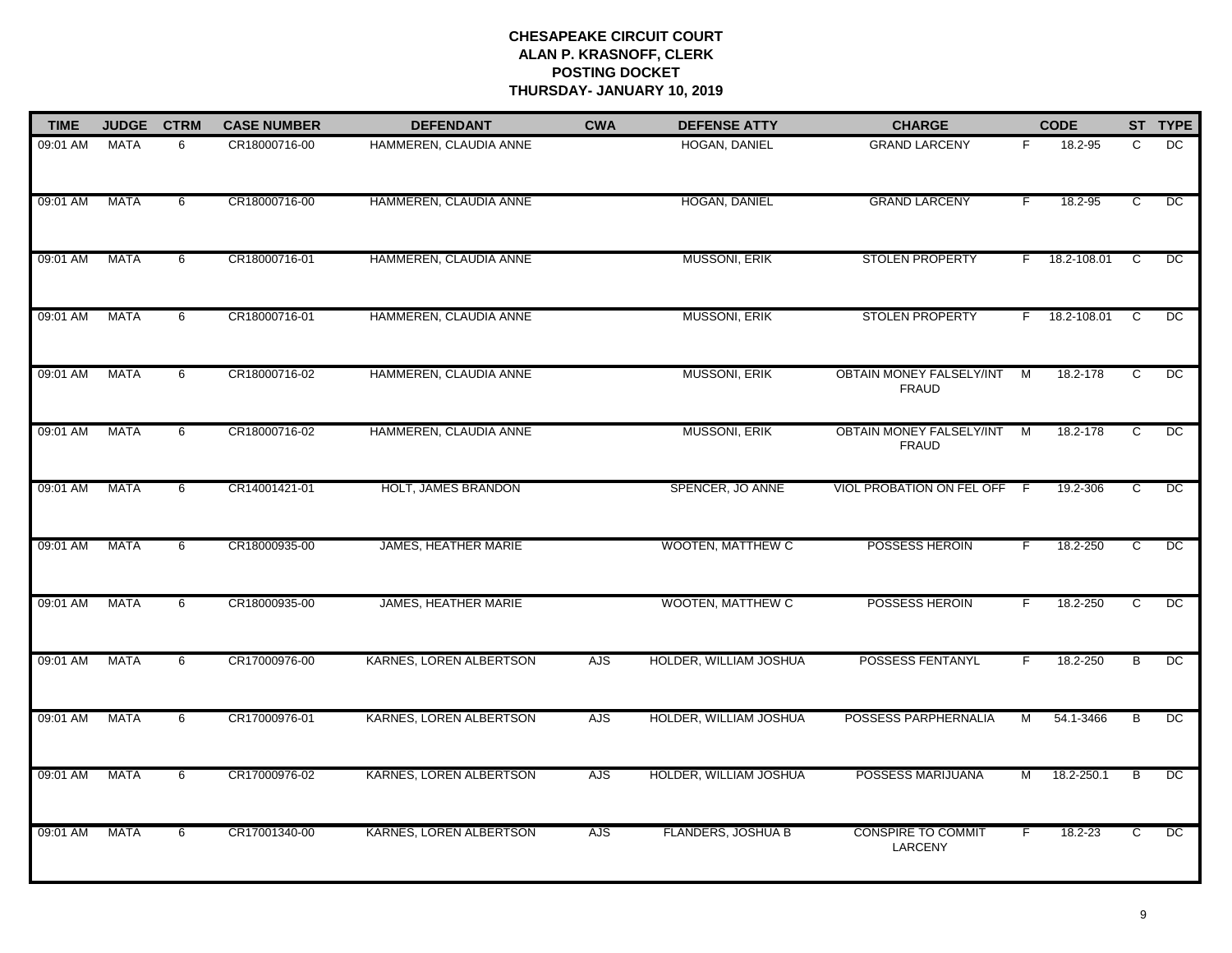| <b>TIME</b> | <b>JUDGE</b> | <b>CTRM</b> | <b>CASE NUMBER</b> | <b>DEFENDANT</b>                | <b>CWA</b> | <b>DEFENSE ATTY</b>       | <b>CHARGE</b>                                   |                | <b>CODE</b>   |                | ST TYPE        |
|-------------|--------------|-------------|--------------------|---------------------------------|------------|---------------------------|-------------------------------------------------|----------------|---------------|----------------|----------------|
| 09:01 AM    | <b>MATA</b>  | 6           | CR17001340-00      | KARNES, LOREN ALBERTSON         | <b>AJS</b> | FLANDERS, JOSHUA B        | <b>CONSPIRE TO COMMIT</b><br><b>LARCENY</b>     | F.             | 18.2-23       | C              | DC             |
| 09:01 AM    | <b>MATA</b>  | 6           | CR17001340-01      | KARNES, LOREN ALBERTSON         | AJS        | FLANDERS, JOSHUA B        | <b>GRAND LARCENY</b>                            | F.             | 18.2-95       | C              | $_{\text{DC}}$ |
| 09:01 AM    | <b>MATA</b>  | 6           | CR17001340-01      | KARNES, LOREN ALBERTSON         | <b>AJS</b> | FLANDERS, JOSHUA B        | <b>GRAND LARCENY</b>                            | F.             | 18.2-95       | $\overline{c}$ | DC             |
| 09:01 AM    | <b>MATA</b>  | 6           | CR17001340-02      | KARNES, LOREN ALBERTSON         | AJS        | <b>FLANDERS, JOSHUA B</b> | LARCENY W/INTENT TO SELL F                      |                | 18.2-108.01   | C.             | $_{\text{DC}}$ |
| 09:01 AM    | <b>MATA</b>  | 6           | CR17001340-02      | KARNES, LOREN ALBERTSON         | AJS        | <b>FLANDERS, JOSHUA B</b> | <b>LARCENY W/INTENT TO SELL</b>                 |                | F 18.2-108.01 | C              | $\overline{C}$ |
| 09:01 AM    | MATA         | 6           | CR17001340-03      | KARNES, LOREN ALBERTSON         | <b>AJS</b> | FLANDERS, JOSHUA B        | <b>OBTAIN MONEY BY FALSE</b><br><b>PRETENSE</b> | F.             | 18.2-178      | c              | DC             |
| 09:01 AM    | <b>MATA</b>  | 6           | CR17001340-03      | KARNES, LOREN ALBERTSON         | AJS        | <b>FLANDERS, JOSHUA B</b> | OBTAIN MONEY BY FALSE<br><b>PRETENSE</b>        | F.             | 18.2-178      | $\overline{c}$ | $\overline{C}$ |
| 09:01 AM    | <b>MATA</b>  | 6           | CR17001340-05      | KARNES, LOREN ALBERTSON         | AJS        | FLANDERS, JOSHUA B        | <b>GRAND LARCENY</b>                            | F              | $18.2 - 95$   | $\overline{c}$ | $\overline{C}$ |
| 09:01 AM    | <b>MATA</b>  | 6           | CR17001340-05      | KARNES, LOREN ALBERTSON         | <b>AJS</b> | <b>FLANDERS, JOSHUA B</b> | <b>GRAND LARCENY</b>                            | F.             | 18.2-95       | C              | $_{\text{DC}}$ |
| 09:01 AM    | <b>MATA</b>  | 6           | CR10000091-03      | <b>KLEMSTINE, NATHAN ROBERT</b> |            | SPENCER, JOANNE           | VIOL PROBATION ON FEL OFF                       | -F             | 19.2-306      | c              | $_{\text{DC}}$ |
| 09:01 AM    | <b>MATA</b>  | 6           | CR15001732-00      | <b>KLEMSTINE, NATHAN ROBERT</b> |            | SPENCER, JO ANNE          | <b>ELUDE</b>                                    | F.             | 46.2-817      | C              | DC             |
| 09:01 AM    | <b>MATA</b>  | 6           | CR06A01886-01      | LITTLE, JEDEDIAH WILLIAM        | <b>AJS</b> | SHANNON, KRISTEN M        | PROB VIOL(POSS BURGLARS<br>TOOLS)               | $\overline{F}$ | 19.2-306      | ट              | DC             |
| 09:01 AM    | <b>MATA</b>  | 6           | CR06A01887-01      | LITTLE, JEDEDIAH WILLIAM        | AJS        | SHANNON, KRISTEN M        | PROB VIOL (CONCEALMENT)                         | -F             | 19.2-306      | $\overline{c}$ | DC             |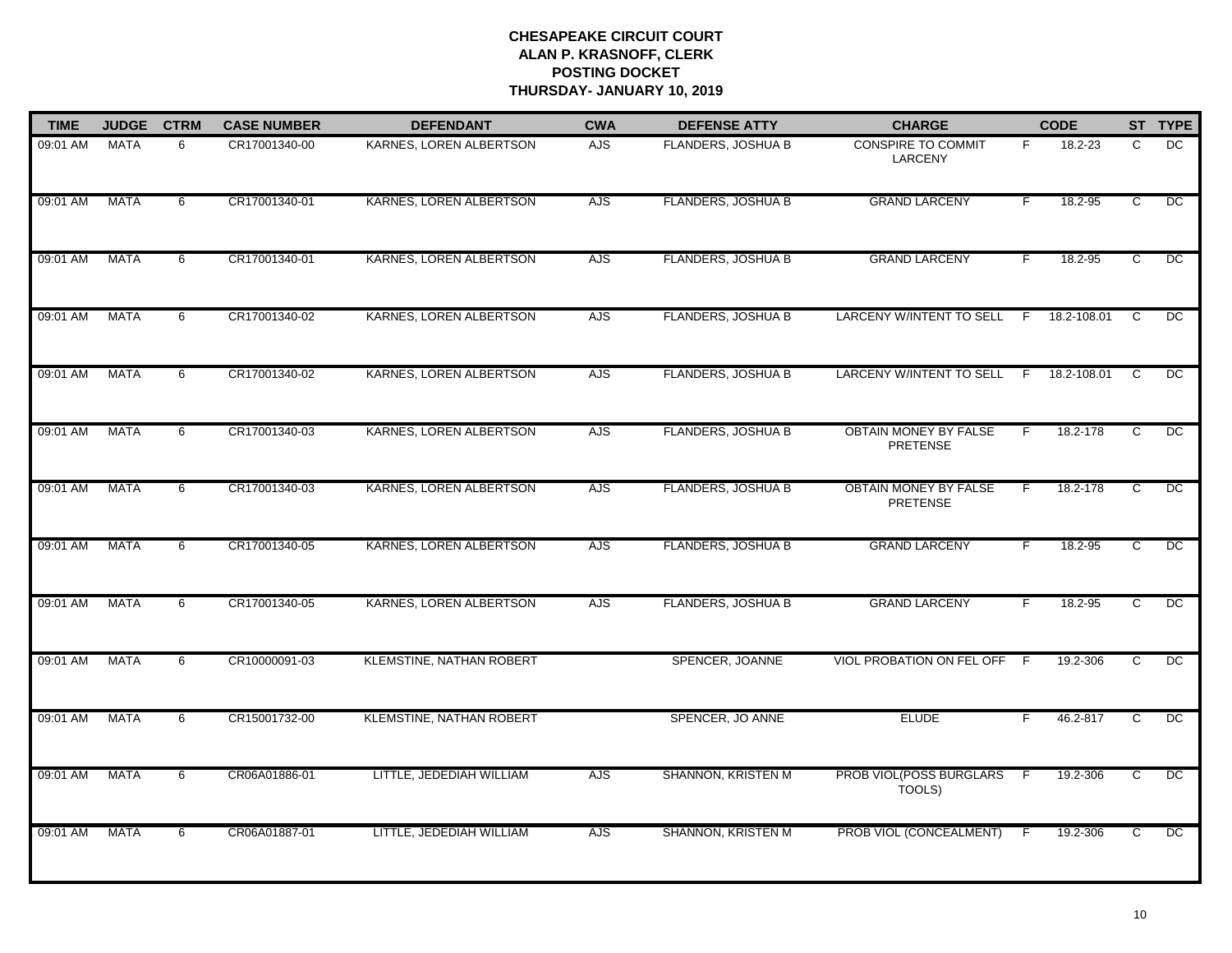| <b>TIME</b> | <b>JUDGE</b> | <b>CTRM</b> | <b>CASE NUMBER</b> | <b>DEFENDANT</b>           | <b>CWA</b> | <b>DEFENSE ATTY</b>     | <b>CHARGE</b>               |                | <b>CODE</b> |                | ST TYPE         |
|-------------|--------------|-------------|--------------------|----------------------------|------------|-------------------------|-----------------------------|----------------|-------------|----------------|-----------------|
| 09:01 AM    | <b>MATA</b>  | 6           | CR12001284-05      | LITTLE, JEDEDIAH WILLIAM   | <b>AJS</b> | SHANNON, KRISTEN M      | PROB VIOL (GRAND LARCENY) F |                | 19.2-306    | C              | DC              |
| 09:01 AM    | <b>MATA</b>  | 6           | CR12001284-06      | LITTLE, JEDEDIAH WILLIAM   | <b>AJS</b> | SHANNON, KRISTEN M      | <b>PROB VIOL (TRESPASS)</b> | $\overline{M}$ | 19.2-306    | $\overline{c}$ | DC              |
| 09:01 AM    | <b>MATA</b>  | 6           | CR12001284-07      | LITTLE, JEDEDIAH WILLIAM   | AJS        | SHANNON, KRISTEN M      | PROB VIOL (GRAND LARCENY)   | - F            | 19.2-306    | $\overline{c}$ | $\overline{DC}$ |
| 09:01 AM    | <b>MATA</b>  | 6           | CR12000986-03      | LYNCH, PATRICK CODY        |            | <b>WEGMAN, ROBERT L</b> | VIOL PROBATION ON FEL OFF   | - F            | 19.2-306    | B              | DC.             |
| 09:01 AM    | <b>MATA</b>  | 6           | CR16001531-00      | LYNCH, PATRICK CODY        |            | MESSMAN, MYKELL L       | POSSESS HEROIN              | F.             | 18.2-250    | $\overline{B}$ | $\overline{C}$  |
| 09:01 AM    | <b>MATA</b>  | 6           | CR13000625-01      | PARDEE, DANIEL THOMAS      |            | <b>KORSLUND, ERIC</b>   | VIOL PROBATION ON FEL OFF F |                | 19.2-306    | C              | DC              |
| 09:01 AM    | <b>MATA</b>  | 6           | CR15000698-01      | PARLETT, KENNETH RAY; JR   |            | RENNINGER, NICHOLAS D   | PROB VIOL (GRAND LARCENY) F |                | 19.2-306    | C              | DC              |
| 09:01 AM    | <b>MATA</b>  | 6           | CR17001317-00      | PARLETT, KENNETH RAY; JR   |            | Sacks, Andrew M.        | POSSESS COCAINE             | F              | 18.2-250    | B              | DC              |
| 09:01 AM    | <b>MATA</b>  | 6           | CR17001317-00      | PARLETT, KENNETH RAY; JR   |            | Sacks, Andrew M.        | POSSESS COCAINE             | F.             | 18.2-250    | B              | DC              |
| 09:01 AM    | <b>MATA</b>  | 6           | CR17001958-00      | PITRE, ALEXANDER BRUCE; JR | AWW        | Winn, A. Robinson       | POSSESS HEROIN              | F.             | 18.2-250    | c              | $_{\text{DC}}$  |
| 09:01 AM    | <b>MATA</b>  | 6           | CR17001958-00      | PITRE, ALEXANDER BRUCE; JR | <b>AWW</b> | Winn, A. Robinson       | POSSESS HEROIN              | F.             | 18.2-250    | C              | $\overline{C}$  |
| 09:01 AM    | <b>MATA</b>  | 6           | CR17001958-01      | PITRE, ALEXANDER BRUCE; JR | <b>AWW</b> | Winn, A. Robinson       | POSSESS COCAINE             | F.             | 18.2-250    | $\overline{c}$ | DC              |
| 09:01 AM    | <b>MATA</b>  | 6           | CR17001958-01      | PITRE, ALEXANDER BRUCE; JR | <b>AWW</b> | Winn, A. Robinson       | POSSESS COCAINE             | F.             | 18.2-250    | C              | DC              |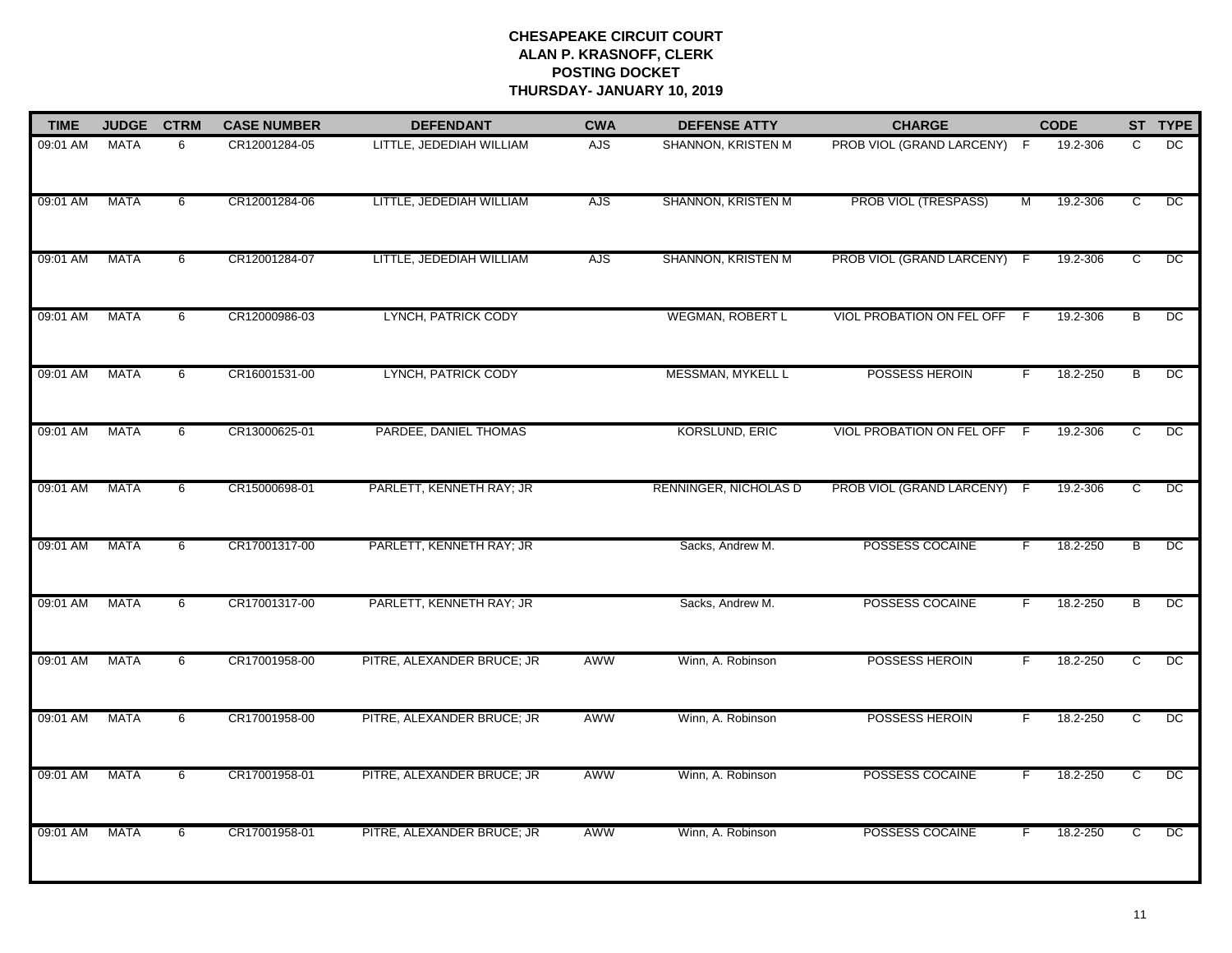| <b>TIME</b> | <b>JUDGE</b> | <b>CTRM</b> | <b>CASE NUMBER</b> | <b>DEFENDANT</b>               | <b>CWA</b> | <b>DEFENSE ATTY</b> | <b>CHARGE</b>                           |     | <b>CODE</b> |                | ST TYPE        |
|-------------|--------------|-------------|--------------------|--------------------------------|------------|---------------------|-----------------------------------------|-----|-------------|----------------|----------------|
| 09:01 AM    | <b>MATA</b>  | 6           | CR18001405-00      | PITRE, ALEXANDER BRUCE; JR     | AWW        | Jones, David L.     | POSSESS HEROIN                          | F   | 18.2-250    | C              | DC.            |
| 09:01 AM    | <b>MATA</b>  | 6           | CR18001405-00      | PITRE, ALEXANDER BRUCE; JR     | AWW        | Jones, David L.     | POSSESS HEROIN                          | F.  | 18.2-250    | $\overline{c}$ | $\overline{C}$ |
| 09:01 AM    | <b>MATA</b>  | 6           | CR12001883-01      | PITTS-WORRELL, PATIENCE PATRIC |            | DUNN, JASON A       | <b>VIOL PROBATION ON FEL OFF</b>        | - F | 19.2-306    | $\overline{c}$ | DC             |
| 09:01 AM    | <b>MATA</b>  | 6           | CR12003172-01      | PITTS-WORRELL, PATIENCE PATRIC |            | DUNN, JASON A       | VIOL PROBATION ON FEL OFF F             |     | 19.2-306    | C              | $\overline{C}$ |
| 09:01 AM    | <b>MATA</b>  | 6           | CR12001648-03      | REED, JONATHAN PATRICK         | PLS        | JELICH, JOHN        | PROB VIOL (PETIT LARC.-3RD)             | - F | 19.2-306    | C              | $\overline{C}$ |
| 09:01 AM    | MATA         | 6           | CR12001766-03      | REED, JONATHAN PATRICK         | <b>PLS</b> | JELICH, JOHN        | PROB VIOL (PETIT LARC.-3RD) F           |     | 19.2-306    | $\overline{C}$ | DC             |
| 09:01 AM    | <b>MATA</b>  | 6           | CR15000085-02      | REED, JONATHAN PATRICK         | <b>PLS</b> | JELICH, JOHN        | PROB VIOL (POSSESS HEROIN) F            |     | 19.2-306    | C              | $\overline{C}$ |
| 09:01 AM    | <b>MATA</b>  | 6           | CR08003405-02      | SMITH, DAVID WAYNE             | <b>AEP</b> | WOOD, SHELLY F      | PROB VIOL (DAMAGE PROP-<br>FEL)         | F.  | 19.2-306    | C              | $\overline{C}$ |
| 09:01 AM    | <b>MATA</b>  | 6           | CR08003406-02      | SMITH, DAVID WAYNE             | <b>AEP</b> | WOOD, SHELLY F      | PROB VIOL (STAT. BURGLARY)              | - F | 19.2-306    | $\mathbf{C}$   | DC             |
| 09:01 AM    | <b>MATA</b>  | 6           | CR08003408-02      | SMITH, DAVID WAYNE             | AEP        | WOOD, SHELLY F      | PROB VIOL (GRAND LARC.)                 | F   | 19.2-306    | C              | DC             |
| 09:01 AM    | <b>MATA</b>  | 6           | CR14002098-03      | SMITH, THOMAS ANDREW           | <b>BKF</b> |                     | PROB VIOL POSSESS COCAINE F             |     | 19.2-306    | C              | DC             |
| 09:01 AM    | <b>MATA</b>  | 6           | CR17002083-03      | SMITH, THOMAS ANDREW           | <b>BKF</b> |                     | <b>PROB VIOL CHILD</b><br>ABUSE/NEGLECT | F   | 19.2-306    | C              | $\overline{C}$ |
| 09:01 AM    | <b>MATA</b>  | 6           | CR16000711-03      | STEPHENS, WHITNEY MELISSA      | <b>BW</b>  | Buyrn, William E.   | PROB VIOL (PETIT LARCENY:<br>3RD)       | - F | 19.2-306    | C.             | DC             |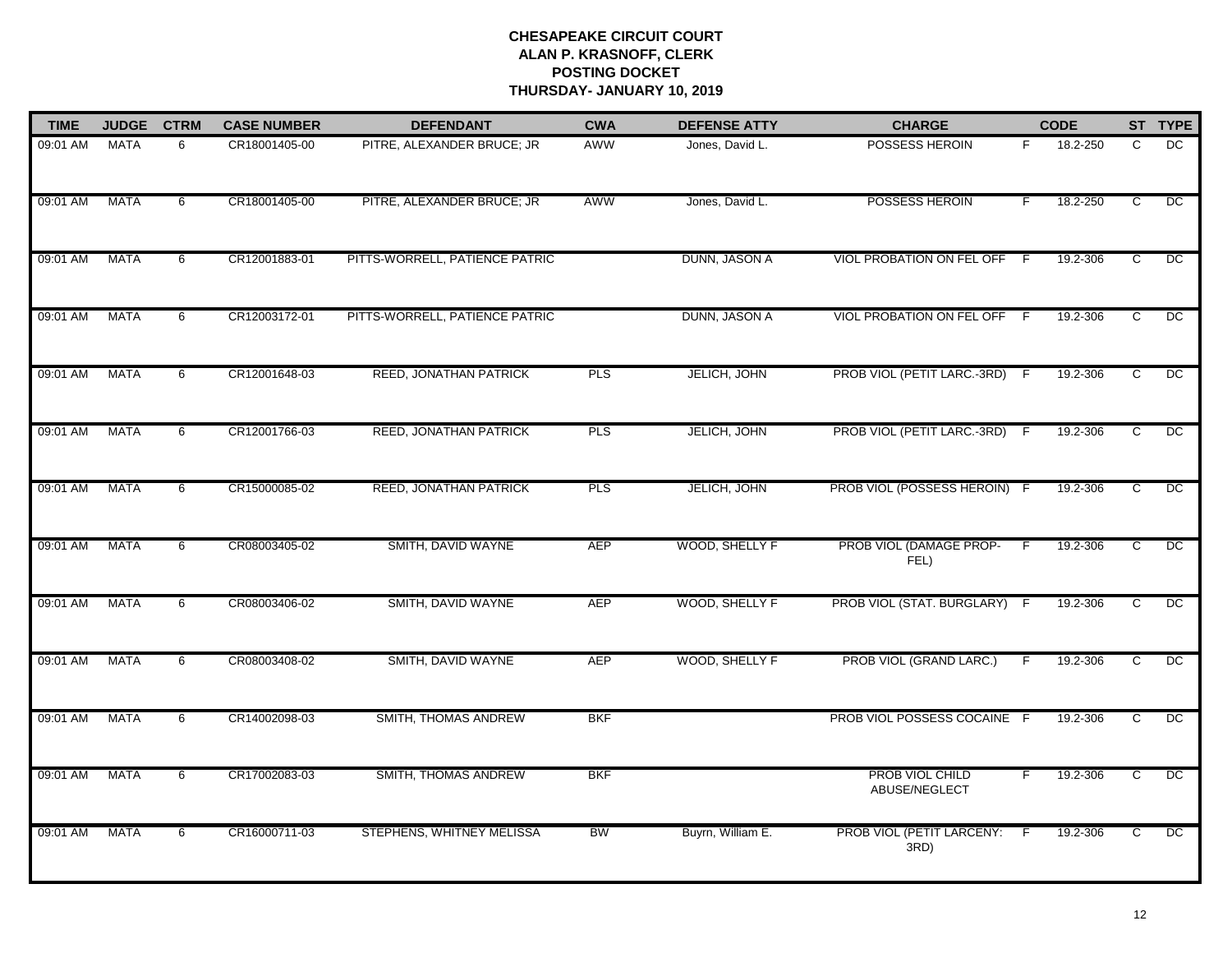| <b>TIME</b> | <b>JUDGE</b> | <b>CTRM</b> | <b>CASE NUMBER</b> | <b>DEFENDANT</b>                  | <b>CWA</b> | <b>DEFENSE ATTY</b>  | <b>CHARGE</b>                     |     | <b>CODE</b> |                | ST TYPE         |
|-------------|--------------|-------------|--------------------|-----------------------------------|------------|----------------------|-----------------------------------|-----|-------------|----------------|-----------------|
| 09:01 AM    | <b>MATA</b>  | 6           | CR16000711-04      | STEPHENS, WHITNEY MELISSA         | <b>BW</b>  | Buyrn, William E.    | PROB VIOL (POSSESS HEROIN) F      |     | 19.2-306    | C              | DC              |
| 09:01 AM    | <b>MATA</b>  | 6           | CR16001178-07      | STEPHENS, WHITNEY MELISSA         | <b>BW</b>  | Buyrn, William E.    | PROB VIOL (CREDIT CARD<br>THEFT)  | F   | 19.2-306    | C              | $\overline{C}$  |
| 09:01 AM    | <b>MATA</b>  | 6           | CR16001178-08      | STEPHENS, WHITNEY MELISSA         | BW         | Buyrn, William E.    | PROB VIOL(PETIT LARC-3RD+<br>OFF) | -F  | 19.2-306    | C              | DC              |
| 09:01 AM    | <b>MATA</b>  | 6           | CR17001129-00      | TEW, CYNTHIA RAE                  |            | SACKS, ANDREW        | POSSESS HEROIN                    | F   | 18.2-250    | B              | $\overline{C}$  |
| 09:01 AM    | <b>MATA</b>  | 6           | CR17001129-00      | TEW, CYNTHIA RAE                  |            | SACKS, ANDREW        | POSSESS HEROIN                    | F   | 18.2-250    | B              | $\overline{C}$  |
| 09:01 AM    | <b>MATA</b>  | 6           | CR17001129-01      | TEW, CYNTHIA RAE                  |            | SACKS, ANDREW        | PETIT LARCENY                     | M   | 18.2-96     | B              | DC              |
| 09:01 AM    | <b>MATA</b>  | 6           | CR17001129-01      | TEW, CYNTHIA RAE                  |            | <b>SACKS, ANDREW</b> | PETIT LARCENY                     | M   | 18.2-96     | B              | $\overline{DC}$ |
| 09:01 AM    | <b>MATA</b>  | 6           | CR17001129-02      | TEW, CYNTHIA RAE                  |            | <b>SACKS, ANDREW</b> | POSSESS FENTANYL                  |     | 18.2-250    | C              | $\overline{C}$  |
| 09:01 AM    | <b>MATA</b>  | 6           | CR17001129-02      | TEW, CYNTHIA RAE                  |            | SACKS, ANDREW        | <b>POSSESS FENTANYL</b>           | F   | 18.2-250    | C              | DC.             |
| 09:01 AM    | MATA         | 6           | CR08002968-02      | <b>TOLSON, CHRISTOPHER ROBERT</b> |            | PASS, STEPHANIE P    | VIOL PROBATION ON FEL OFF         | -F  | 19.2-306    | C              | DC              |
| 09:01 AM    | <b>MATA</b>  | 6           | CR09003527-01      | TOLSON, CHRISTOPHER ROBERT        |            | PASS, STEPHANIE P    | VIOL PROBATION ON FEL OFF F       |     | 19.2-306    | C              | DC              |
| 09:01 AM    | <b>MATA</b>  | 6           | CR09003528-01      | TOLSON, CHRISTOPHER ROBERT        |            | PASS, STEPHANIE P    | <b>VIOL PROBATION ON FEL OFF</b>  | - F | 19.2-306    | $\overline{c}$ | DC              |
| 09:01 AM    | <b>MATA</b>  | 6           | CR09003529-01      | TOLSON, CHRISTOPHER ROBERT        |            | PASS, STEPHANIE P    | VIOL PROBATION ON FEL OFF F       |     | 19.2-306    | C              | $\overline{C}$  |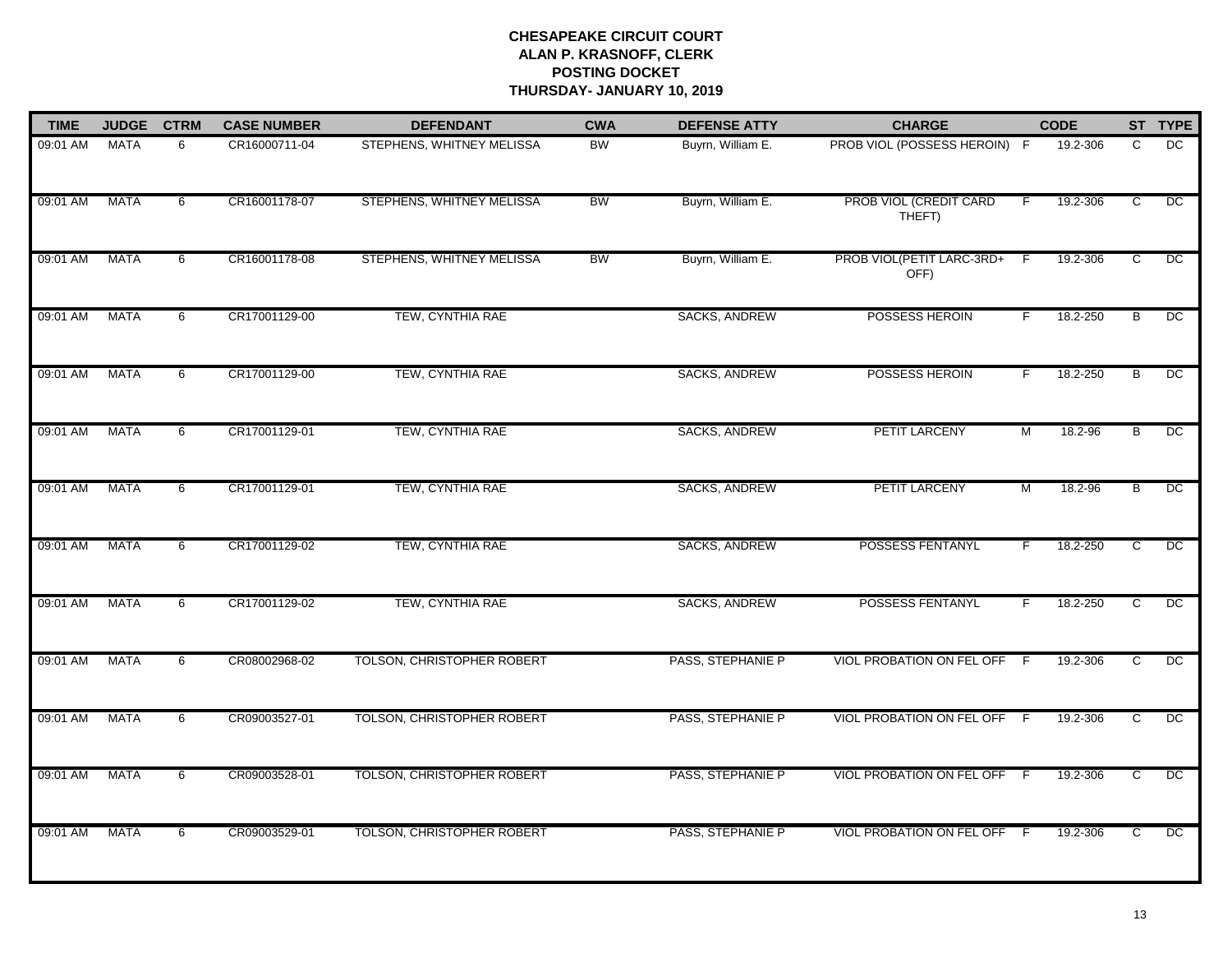| <b>TIME</b> | <b>JUDGE</b> | <b>CTRM</b>    | <b>CASE NUMBER</b> | <b>DEFENDANT</b>           | <b>CWA</b> | <b>DEFENSE ATTY</b> | <b>CHARGE</b>                         |     | <b>CODE</b> |                | ST TYPE         |
|-------------|--------------|----------------|--------------------|----------------------------|------------|---------------------|---------------------------------------|-----|-------------|----------------|-----------------|
| 09:01 AM    | <b>MATA</b>  | 6              | CR09003530-01      | TOLSON, CHRISTOPHER ROBERT |            | PASS, STEPHANIE P   | VIOL PROBATION ON FEL OFF F           |     | 19.2-306    | C              | DC              |
| 09:01 AM    | <b>MATA</b>  | 6              | CR09003531-01      | TOLSON, CHRISTOPHER ROBERT |            | PASS, STEPHANIE P   | VIOL PROBATION ON FEL OFF F           |     | 19.2-306    | C              | $\overline{DC}$ |
| 09:01 AM    | <b>MATA</b>  | 6              | CR09003532-01      | TOLSON, CHRISTOPHER ROBERT |            | PASS, STEPHANIE P   | VIOL PROBATION OF MISD OFF M          |     | 19.2-306    | C              | DC              |
| 09:01 AM    | <b>MATA</b>  | 6              | CR09003753-01      | TOLSON, CHRISTOPHER ROBERT |            | PASS, STEPHANIE P   | VIOL PROBATION ON FEL OFF F           |     | 19.2-306    | C              | $\overline{C}$  |
| 09:01 AM    | <b>MATA</b>  | 6              | CR10000142-02      | TOLSON, CHRISTOPHER ROBERT |            | PASS, STEPHANIE P   | VIOL PROBATION ON FEL OFF             | - F | 19.2-306    | C              | $\overline{DC}$ |
| 09:01 AM    | <b>MATA</b>  | 6              | CR10000142-03      | TOLSON, CHRISTOPHER ROBERT |            | PASS, STEPHANIE P   | VIOL PROBATION ON FEL OFF F           |     | 19.2-306    | C.             | DC              |
| 09:01 AM    | <b>MATA</b>  | 6              | CR17000279-00      | TOLSON, CHRISTOPHER ROBERT |            | Winn, A. Robinson   | LARCENY, 3RD+OFF                      | F   | 18.2-104    | C              | $\overline{DC}$ |
| 09:01 AM    | <b>MATA</b>  | 6              | CR17000279-01      | TOLSON, CHRISTOPHER ROBERT |            | Winn, A. Robinson   | LARCENY, 3RD+ OFF                     | F   | 18.2-104    | C              | $\overline{DC}$ |
| 09:01 AM    | <b>MATA</b>  | 6              | CR17000279-02      | TOLSON, CHRISTOPHER ROBERT |            | Winn, A. Robinson   | <b>GRAND LARCENY</b>                  | F   | 18.2-95     | C              | $\overline{C}$  |
| 09:01 AM    | MATA         | 6              | CR13001353-03      | WILLIAMS, EMMA LOUISE      |            | Mason, G. Jeffrey   | <b>VIOL PROBATION ON FEL OFF</b>      | - F | 19.2-306    | В              | DC.             |
| 09:01 AM    | <b>MATA</b>  | 6              | CR13001353-04      | WILLIAMS, EMMA LOUISE      |            | Mason, G. Jeffrey   | VIOL GOOD BEHAV ON MISD<br><b>OFF</b> | M   | 19.2-306    | B              | DC              |
| 09:01 AM    | <b>MATA</b>  | 6              | CR13000025-04      | WYMAN, JASON ANDREW        | <b>BW</b>  | PLOTT, STEPHEN      | PROB VIOL (POSSESS HEROIN) F          |     | 19.2-306    | $\overline{c}$ | DC              |
| 09:30 AM    | <b>RAB</b>   | $\overline{2}$ | CR18001552-00      | BARNARD, JOSHUA LEE        | <b>ASA</b> | HAMLIN, JASON L     | POSSESS HEROIN                        | F   | 18.2-250    | Β              | ADAT            |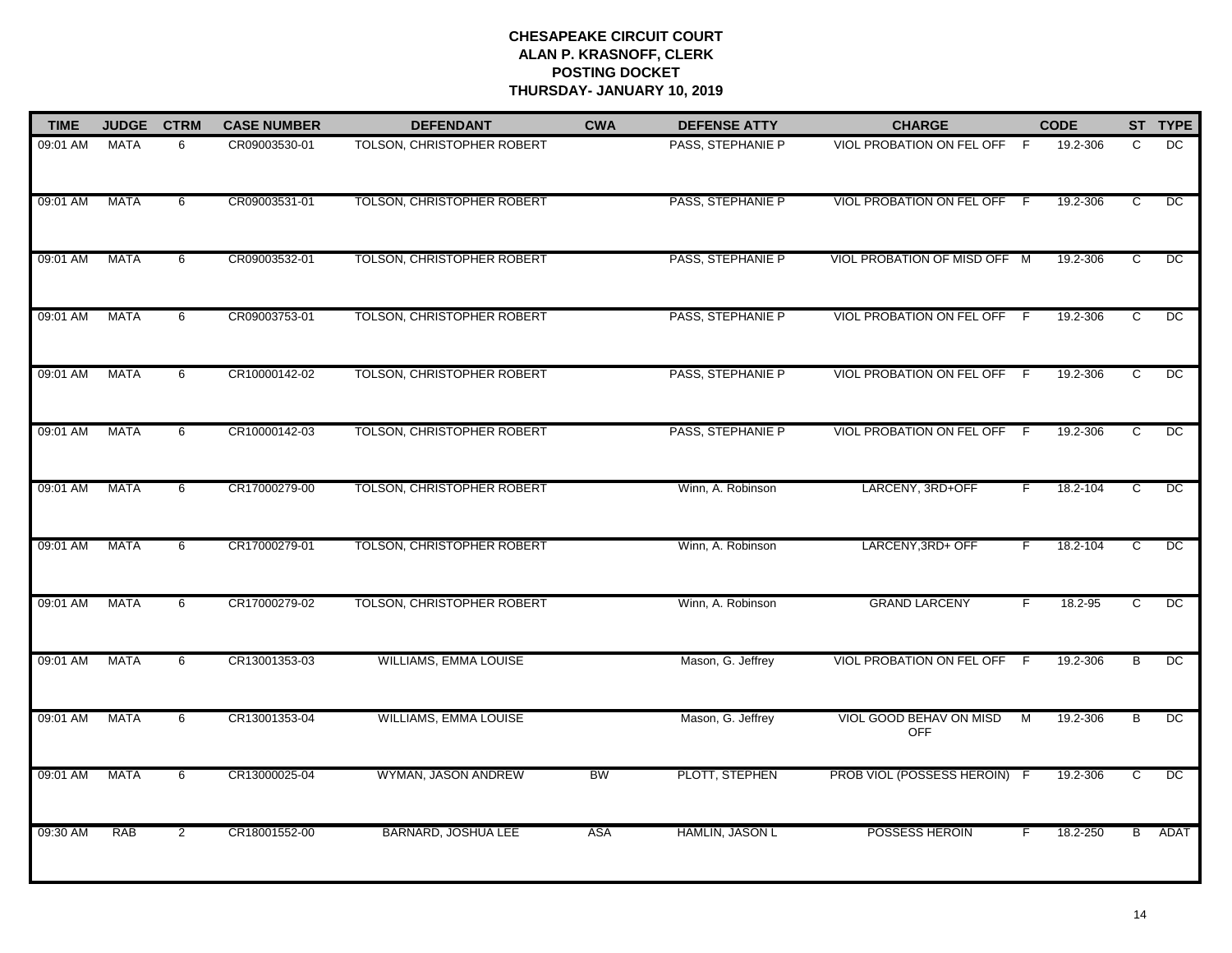| <b>TIME</b> | <b>JUDGE</b> | <b>CTRM</b>    | <b>CASE NUMBER</b> | <b>DEFENDANT</b>           | <b>CWA</b> | <b>DEFENSE ATTY</b>   | <b>CHARGE</b>                           | <b>CODE</b> |            | ST TYPE        |            |
|-------------|--------------|----------------|--------------------|----------------------------|------------|-----------------------|-----------------------------------------|-------------|------------|----------------|------------|
| 09:30 AM    | <b>RAB</b>   | $\overline{2}$ | CR17000502-00      | JENKINS, KENNETH MARICE    | <b>AJS</b> | CAVANAUGH, MICHELE    | POSSESS HEROIN                          | F.          | 18.2-250   | C              | <b>TBS</b> |
| 09:30 AM    | <b>RAB</b>   | $\overline{2}$ | CR17000502-01      | JENKINS, KENNETH MARICE    | <b>AJS</b> | CAVANAUGH, MICHELLE   | POSSES MARIJUANA                        | M           | 18.2-250.1 | $\overline{c}$ | <b>TBS</b> |
| 09:30 AM    | <b>RAB</b>   | $\overline{2}$ | CR17000502-02      | JENKINS, KENNETH MARICE    |            | Winn, A. Robinson     | FTA-DD RETURN                           | M           | 18.2-456   | $\overline{c}$ | <b>TBS</b> |
| 09:30 AM    | <b>RAB</b>   | $\overline{2}$ | CR09000747-01      | JOHNSON, CHRISTOPHER ALLEN |            |                       | PROB VIOL (GRAND LARCENY) F             |             | 19.2-306   | $\mathbf{C}$   | ADAT       |
| 09:30 AM    | <b>RAB</b>   | $\overline{2}$ | CR09002807-03      | JONES, DANNY BAKER         |            |                       | PROB VIOL FORGE A PUBLIC<br><b>RCRD</b> | F.          | 19.2-306   | $\overline{C}$ | ADAT       |
| 09:30 AM    | RAB          | $\overline{2}$ | CR13000600-02      | JONES, FRANKIE DEVON       |            |                       | PROB VIOL ELUDE LEO                     |             | 19.2-306   | $\overline{c}$ | ADAT       |
| 09:30 AM    | RAB          | $\overline{2}$ | CR10002343-05      | JORDAN, SIMEON LONSDALE    |            |                       | PROB VIOL (DISTRIBUTE<br>COCAINE)       | F           | 19.2-306   | $\overline{C}$ | ADAT       |
| 09:30 AM    | <b>RAB</b>   | $\overline{2}$ | CR10002343-06      | JORDAN, SIMEON LONSDALE    |            |                       | PROB VIOL(SELL DRUGS-<br>SCHOOL)        | F.          | 19.2-306   | $\overline{c}$ | ADAT       |
| 09:30 AM    | <b>RAB</b>   | $\overline{2}$ | CR12002104-02      | JORDAN, SIMEON LONSDALE    |            |                       | PROB VIOL (PWID MARIJUANA)              | -F          | 19.2-306   | C              | ADAT       |
| 09:30 AM    | RAB          | $\overline{2}$ | CR18002102-00      | SHADLEY, SOPHIA MARQUITA   | BW         | CRAWFORD, TIFFANY T   | LARCENY: 3RD+ CONVICTION                | F           | 18.2-104   | ट              | <b>TBS</b> |
| 09:30 AM    | <b>RAB</b>   | $\overline{2}$ | CR18000530-00      | VANN, BRIAN CHRISTOPHER    | AHM        | <b>WEGMAN, ROBERT</b> | DRIVE ON REVOKED                        | F.          | 18.2-272A  | $\overline{C}$ | ADAT       |
| 09:30 AM    | <b>RAB</b>   | $\overline{2}$ | CR18000530-01      | VANN, BRIAN CHRISTOPHER    |            |                       | FAIL TO APPEAR                          | M           | 18.2-456   | $\mathsf{C}$   | ADAT       |
| 09:30 AM    | <b>RAB</b>   | $\overline{2}$ | CR17000091-03      | <b>WALLACE, BARRY</b>      |            |                       | PROB VIOL UNAUTH USE MTR<br><b>VEH</b>  | - F         | 19.2-306   | $\overline{c}$ | ADAT       |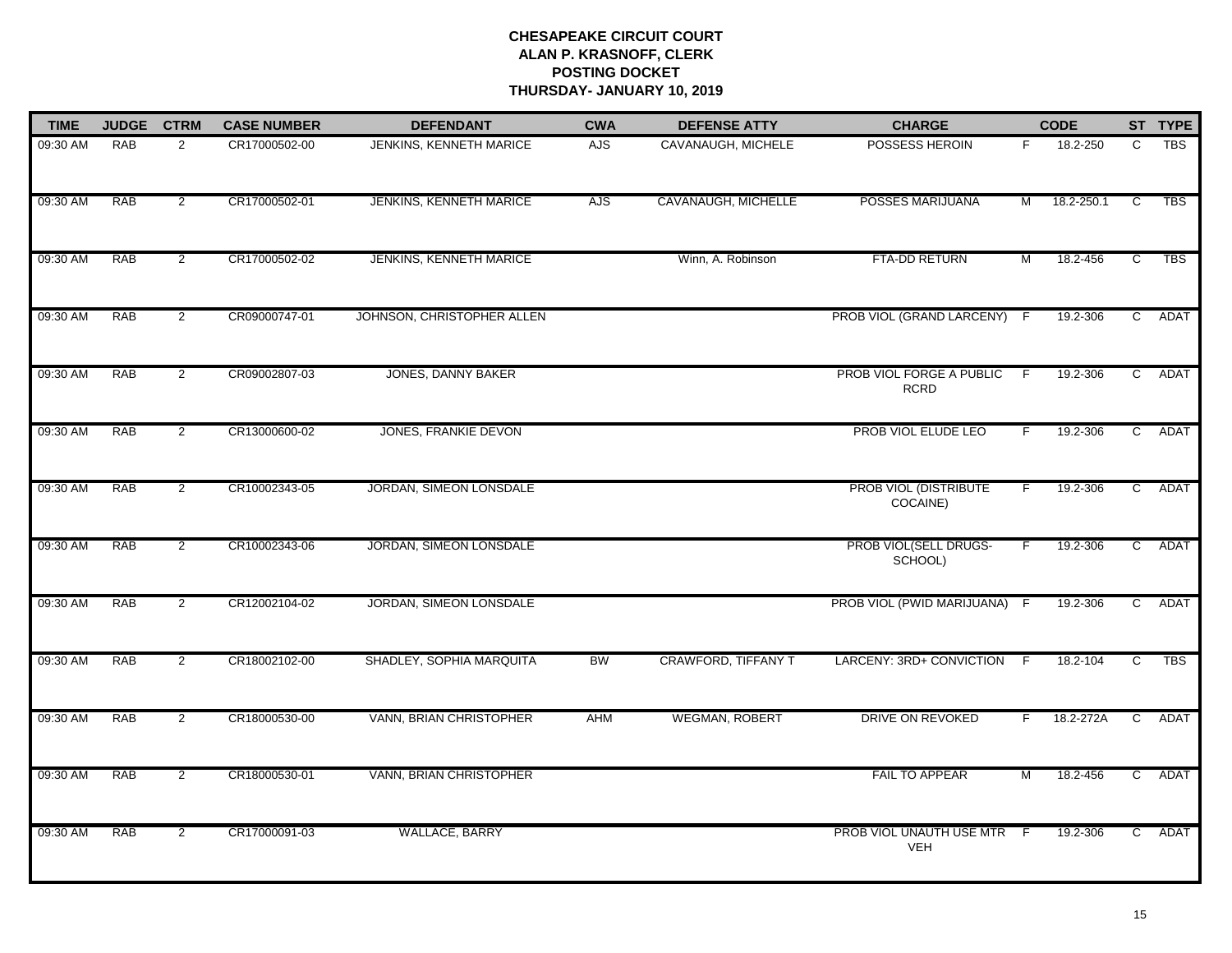| <b>TIME</b> | <b>JUDGE</b> | <b>CTRM</b> | <b>CASE NUMBER</b> | <b>DEFENDANT</b> | <b>CWA</b> | <b>DEFENSE ATTY</b> | <b>CHARGE</b>       |  | <b>CODE</b> |  | ST   |  | <b>TYPE</b> |
|-------------|--------------|-------------|--------------------|------------------|------------|---------------------|---------------------|--|-------------|--|------|--|-------------|
| 09:30 AM    | <b>RAB</b>   |             | CR17000091-04      | WALLACE, BARRY   |            |                     | PROB VIOL ELUDE LEO |  | 19.2-306    |  | ADAT |  |             |